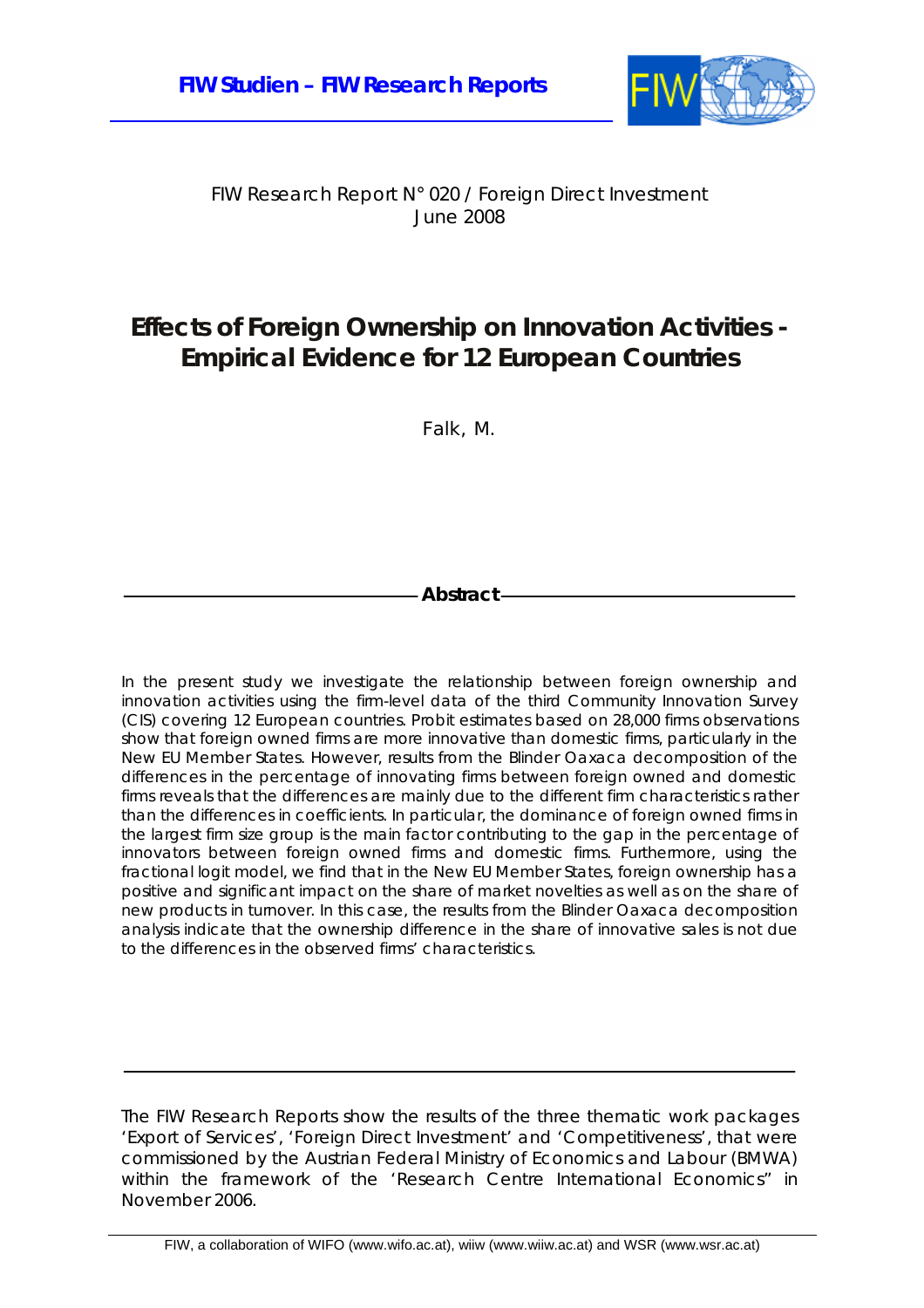

# ÖSTERREICHISCHES INSTITUT FÜR WIRTSCHAFTSFORSCHUNG

# **Effects of Foreign Ownership on Innovation Activities Empirical Evidence for 12 European Countries**

### **Martin Falk**

Projektkoordination: Yvonne Wolfmayr, Irene Langer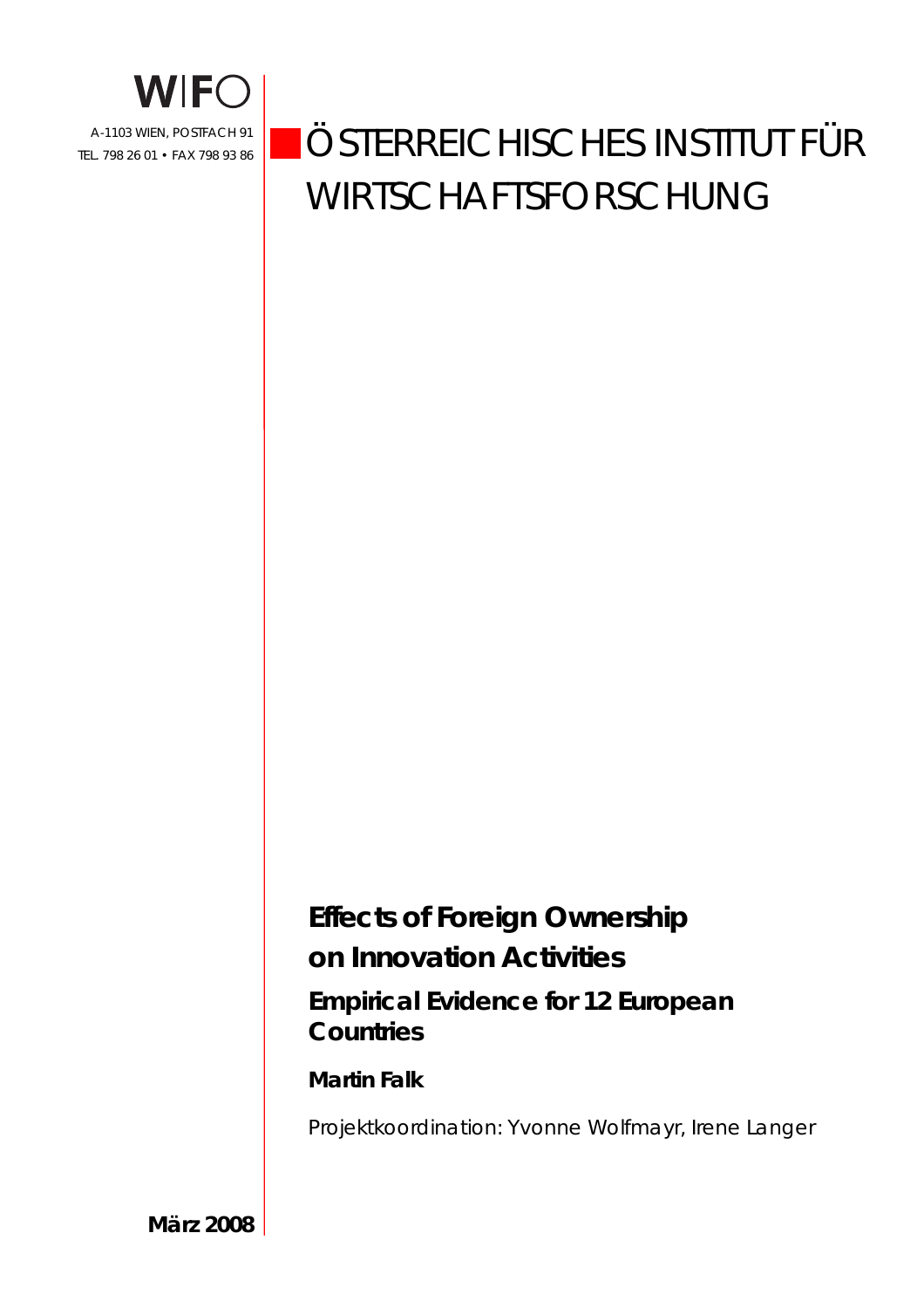# **Effects of Foreign Ownership on Innovation Activities Empirical Evidence for 12 European Countries**

### **Martin Falk**

Studie im Rahmen des Leitprojekts "Forschungsschwerpunkt Internationale Wirtschaft (FIW)" des Österreichischen Instituts für Wirtschaftsforschung im Auftrag des Bundesministeriums für Wirtschaft und Arbeit

Arbeitspaket N°2 Direktinvestitionen: Modul 3, Teilmodul 3.1

Begutachtung: Dawn Holland (NIESR) Projektkoordination: Yvonne Wolfmayr, Irene Langer

März 2008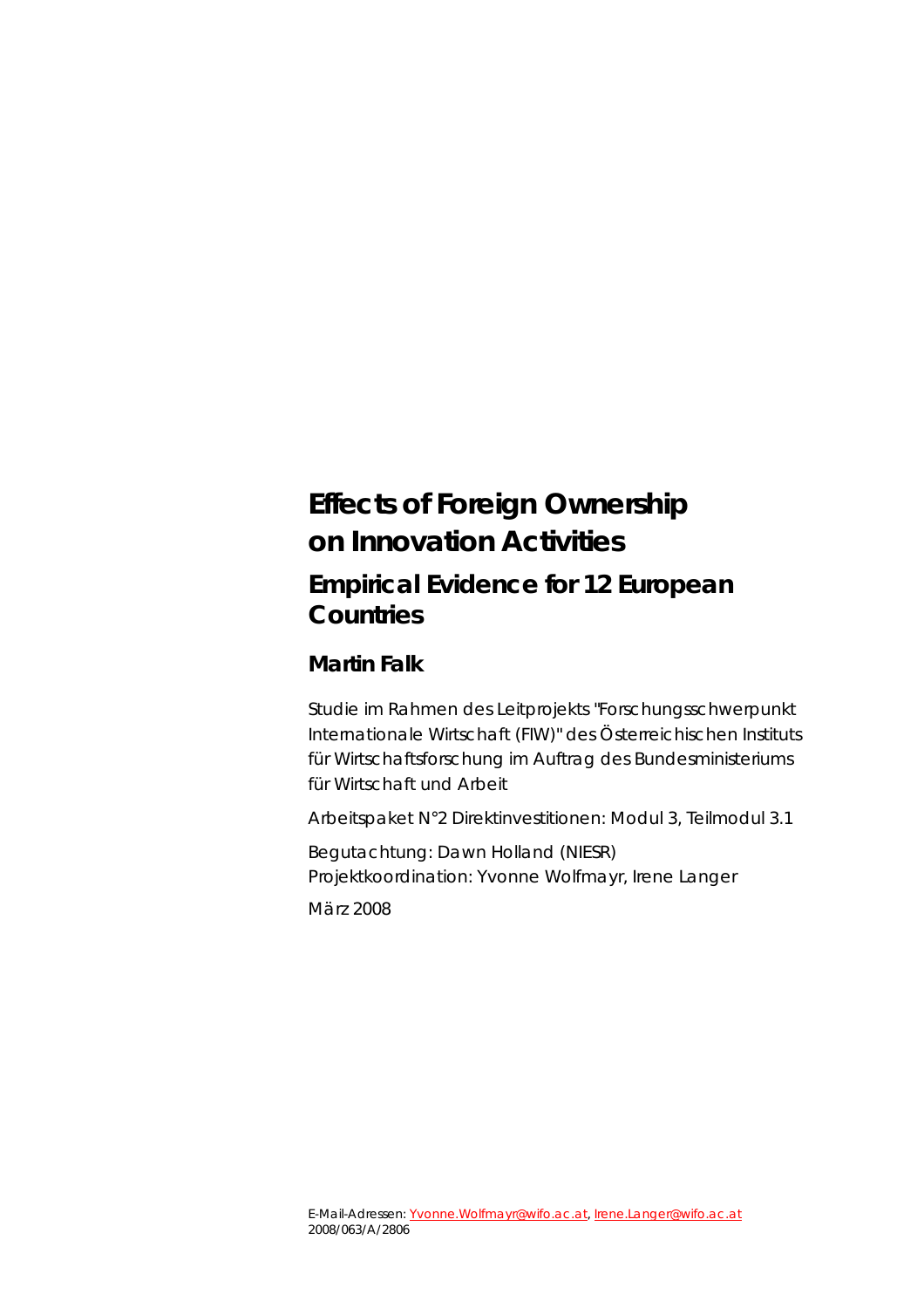# **Effects of Foreign Ownership on Innovation Activities: Empirical Evidence for 12 European Countries**

|    | <b>Contents</b>                 | Page |
|----|---------------------------------|------|
|    | Das Wichtigste in Kürze         | 1    |
|    | <b>Abstract</b>                 | 3    |
| 1. | <b>Introduction</b>             | 5    |
| 2. | <b>Empirical model</b>          | 7    |
| 3. | Data and descriptive statistics | 13   |
| 4. | <b>Estimation results</b>       | 15   |
| 5. | <b>Summary and outlook</b>      | 23   |
| 6. | <b>References</b>               | 25   |
| 7. | Appendix                        | 27   |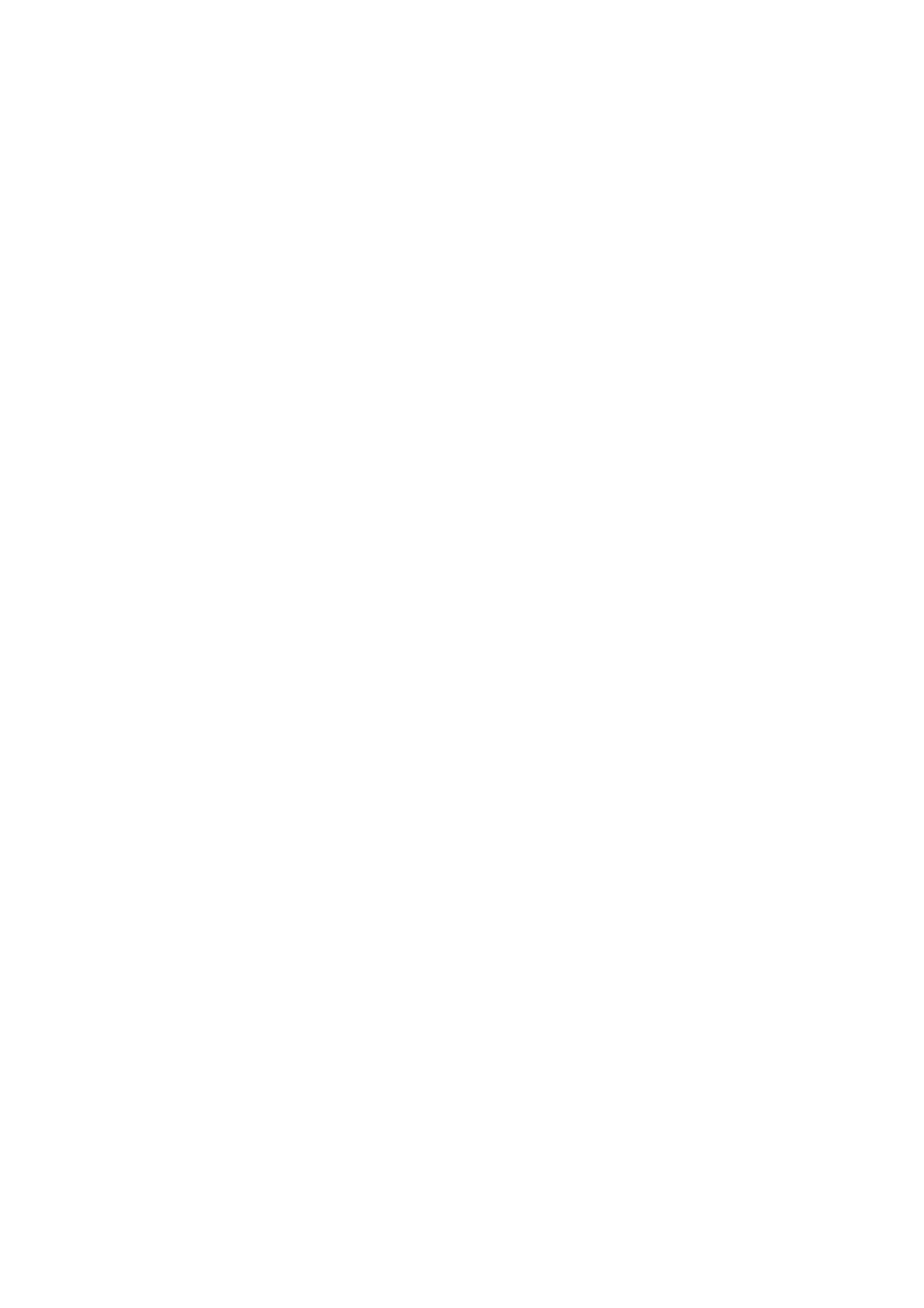# **Effects of Foreign Ownership on Innovation Activities: Empirical Evidence for 12 European Countries**

#### **Martin Falk**

Address: Arsenal Objekt 20, A-1030 Vienna Phone: + 43-1-798 26 01 – 226 Fax: + 43-1-798 93 86 E-mail: Martin.Falk@wifo.ac.at

#### **Das Wichtigste in Kürze**

Diese Studie trägt zum Verständnis der Bedeutung passiver Direktinvestitionen für den Standort Österreich bei. Eine Vielzahl von empirischen Studien belegt, dass ausländische Direktinvestitionen positive Auswirkungen auf das Wirtschaftswachstum im Empfängerland haben. Häufig ist mit ausländischen Direktinvestitionen ein Technologietransfer verbunden. Beschäftigte von ausländischen Töchtern profitieren in Form von höheren Löhnen und mehr Weiterbildungsmöglichkeiten. Diese positiven Effekte gelten insbesondere für Empfängerländer mit einem deutlich niedrigeren Entwicklungsniveau als die des Herkunftslandes. Vergleichsweise wenig Untersuchungen gibt es zum Zusammenhang zwischen ausländischen Direktinvestitionen und Innovationsaktivitäten.

In dieser Studie wird untersucht, ob sich Firmen im Auslandsbesitz verglichen mit heimischen Unternehmen hinsichtlich des Innovationserfolgs (Einführung von Produkt- und Prozessinnovationen, Anteil von neuen Produkten bzw. Marktneuheiten am Umsatz) unterscheiden. Die Frage, ob ausländische Töchter innovativer sind als heimische Unternehmen, ist auch für Österreich von großer wirtschaftspolitischer Bedeutung, sodass die Österreichische Forschungsförderungsgesellschaft (FFG) versucht im Rahmen ihrer Programmlinien die Attraktivität Österreichs als Standort für F&E-Einrichtungen ausländischer Unternehmen zu erhöhen. Ein weiteres Ziel dieser Studie ist zu untersuchen, ob es Unterschiede in den Effekten zwischen den alten und neuen EU-Mitgliedstaaten gibt. Für Firmen in den neuen EU-Mitgliedstaaten kommt die empirische Analyse zu dem Ergebnis, dass ausländische Unternehmen etwas innovativer sind als heimische. Allerdings sind diese Unterschiede teilweise durch die unterschiedlichen Charakteristika von auslandskontrollierten Unternehmen bestimmt. Ausländische Unternehmen sind im Durchschnitt größer und weisen eine höhere Exportneigung auf. Für Unternehmen in Westeuropa einschließlich Österreichs gibt es keine Unterschiede im Innovationserfolg zwischen auslandskontrollierten und heimischen Unternehmen. Eine mögliche Erklärung ist, dass die Präsenz ausländischer Niederlassungen in den meisten EU15-Ländern wie auch in Österreich schon eine lange Tradition hat.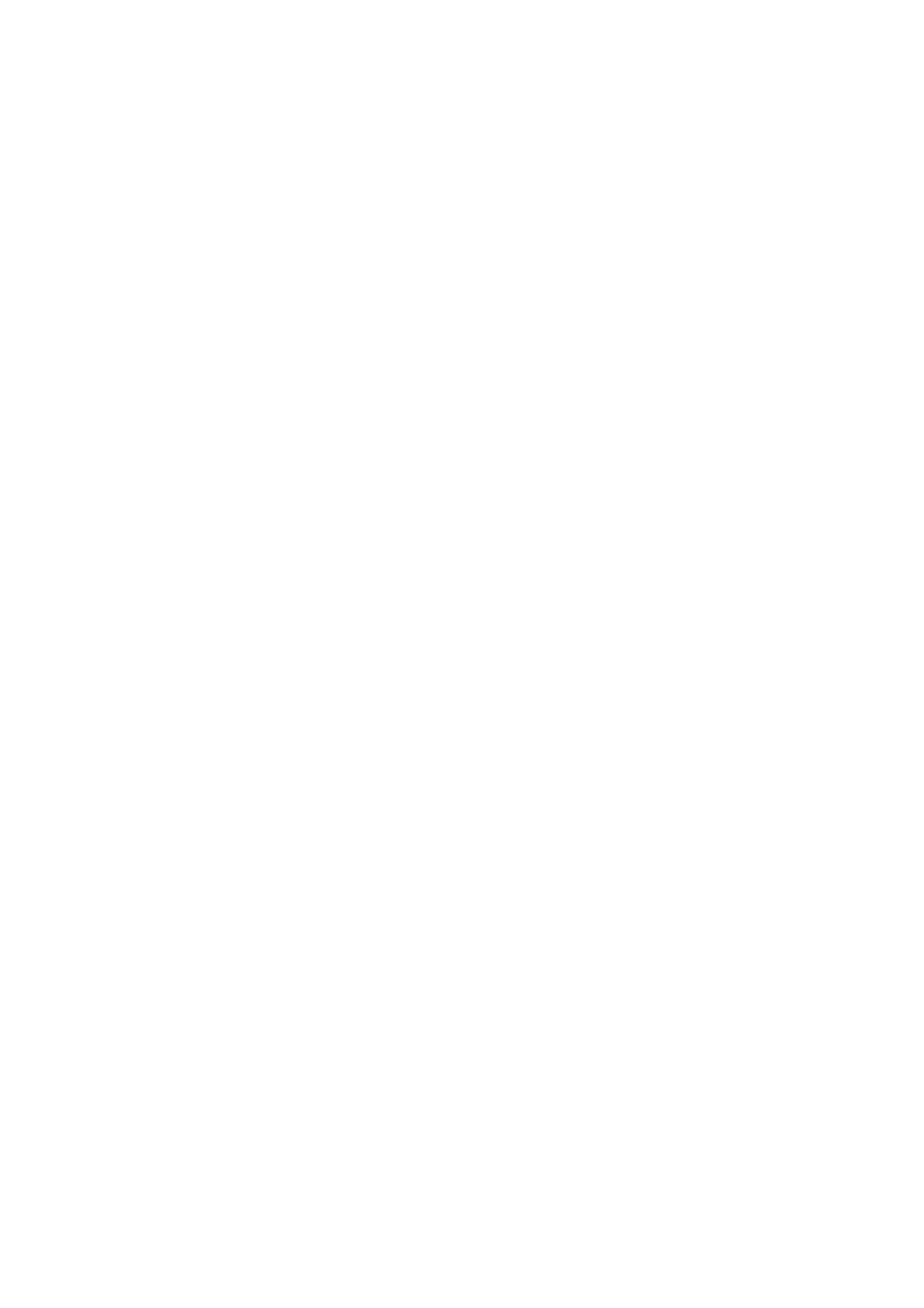#### **Abstract**

In the present study we investigate the relationship between foreign ownership and innovation activities using the firm-level data of the third Community Innovation Survey (CIS) covering 12 European countries. Probit estimates based on 28,000 firms observations show that foreign-owned firms are more innovative than domestic firms, particularly in the New EU Member States. However, results from the Blinder-Oaxaca decomposition of the differences in the percentage of innovating firms between foreign-owned and domestic firms reveals that the differences are mainly due to the different firm characteristics rather than the differences in coefficients. In particular, the dominance of foreign-owned firms in the largest firm size group is the main factor contributing to the gap in the percentage of innovators between foreign-owned firms and domestic firms. Furthermore, using the fractional logit model, we find that in the New EU Member States, foreign ownership has a positive and significant impact on the share of market novelties as well as on the share of new products in turnover. In this case, the results from the Blinder-Oaxaca decomposition analysis indicate that the ownership difference in the share of innovative sales is not due to the differences in the observed firms' characteristics.

Keywords: foreign ownership, multinational firms, product and process innovations.

JEL Classification: F23, C24, C25, L2, O3.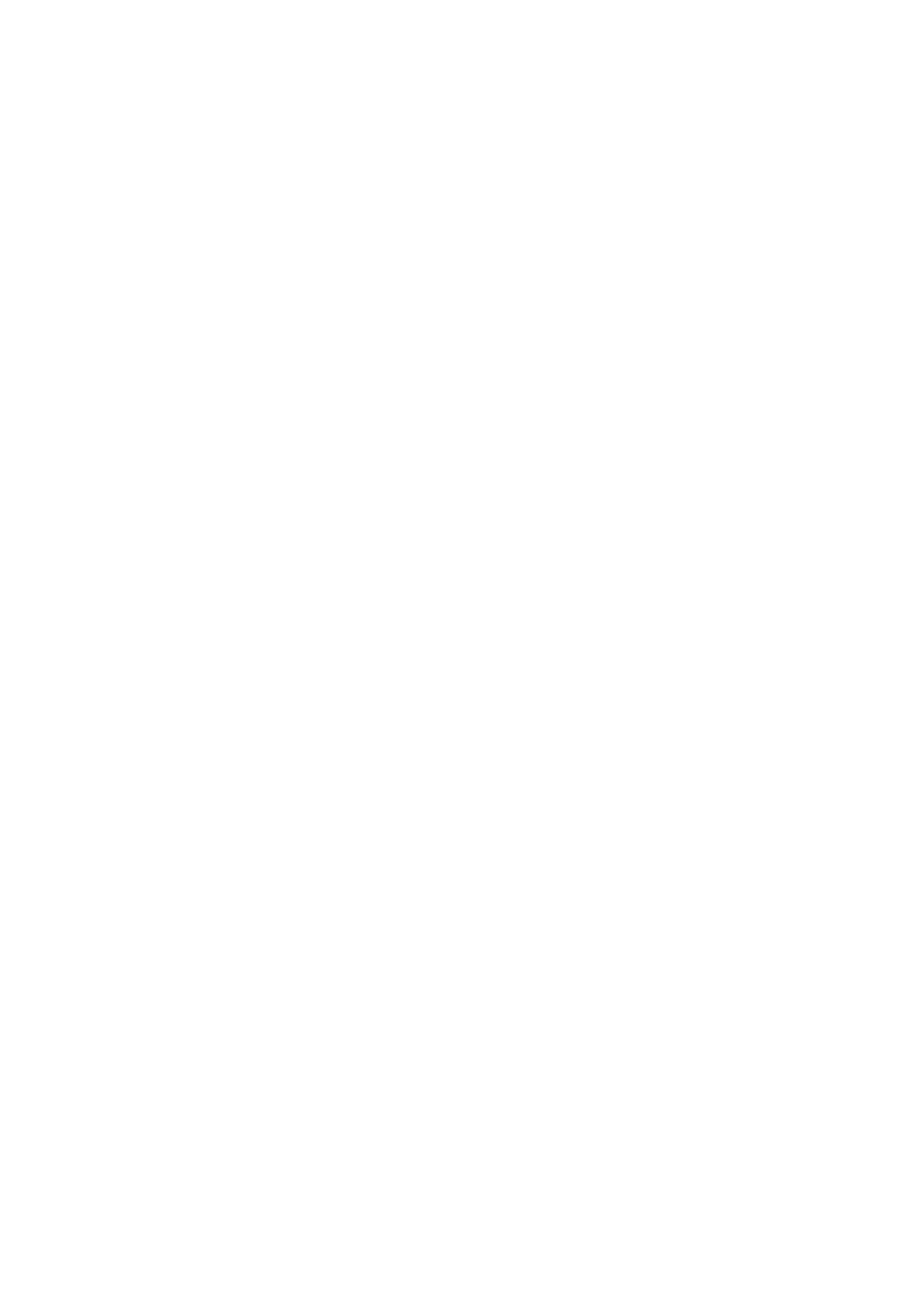#### **1. Introduction**

In the present paper we investigate the effect of foreign ownership on innovation performance for selected Western and Eastern European countries. It is well-known that the importance of foreign affiliates in industrial R&D varies considerably across OECD countries. For instance, in Hungary, Ireland, the Czech Republic, and Belgium the share of foreign affiliates in the total industrial R&D expenditures is 50 percent or more. In contrast, in Germany, Spain, and Portugal the share of foreign affiliates in the total industrial R&D is 27 percent or less (see Figure 1 in the Appendix). Despite the important role of foreign-owned firms in performing business R&D and innovation activities in some OECD countries, we usually observe that foreign-owned firms possess lower R&D intensity than domestically owned firms (see OECD, 2003; OECD, 1998). This reflects the fact that multinational firms still tend to undertake most of their R&D activity within their home country rather than in a host country. In particular, R&D activities abroad primarily comprise design, development activities, and market related activities (OECD, 2003). More recently, by using firm level data for the UK, Griffith, Redding, and Simpson (2004) find that the establishments that are part of British-owned multinationals account for a larger share of R&D activity than foreign-owned multinationals. However, the relationship between innovation output and foreign ownership is not clear-cut. Since foreign ownership is often associated with direct technology transfer from multinational companies (MNC) to local affiliates, one can expect a positive relationship between foreign ownership and innovation output. Previous studies also confirm that foreign-owned firms are more likely to introduce new products and new production processes (Sadowski and Sadowski-Rasters, 2006 based on CIS (Community Innovation Survey) 2 for the Netherlands; Frenz and Ietto-Gillies, 2007, based on CIS 3 for the UK). Similarly, using Italian CIS data, Balcet and Evangelista (2005) find that foreign affiliates have a relatively high propensity to innovate.

However, much of the effect is explained by the fact that foreign affiliates are overrepresented in science-based industries, and by their firm size. Since foreign-owned firms differ from domestic firms regarding many characteristics, it is difficult to compare the innovation performance between the two groups. In particular, foreign affiliates tend to be larger, employ a larger fraction of skilled workers, and have higher labour productivity and export intensity (Griffith, Redding, and Simpson, 2004). There is also a concentration of foreign affiliates in R&D intensive, science-based, and scale-intensive industries (e.g. wholesale trade). Hence, a large part of the differences in innovation intensity between foreign affiliates and domestic firms may be due to a compositional effect, i.e. to the high concentration of foreign affiliates in specific industries and to the presence of a size factor.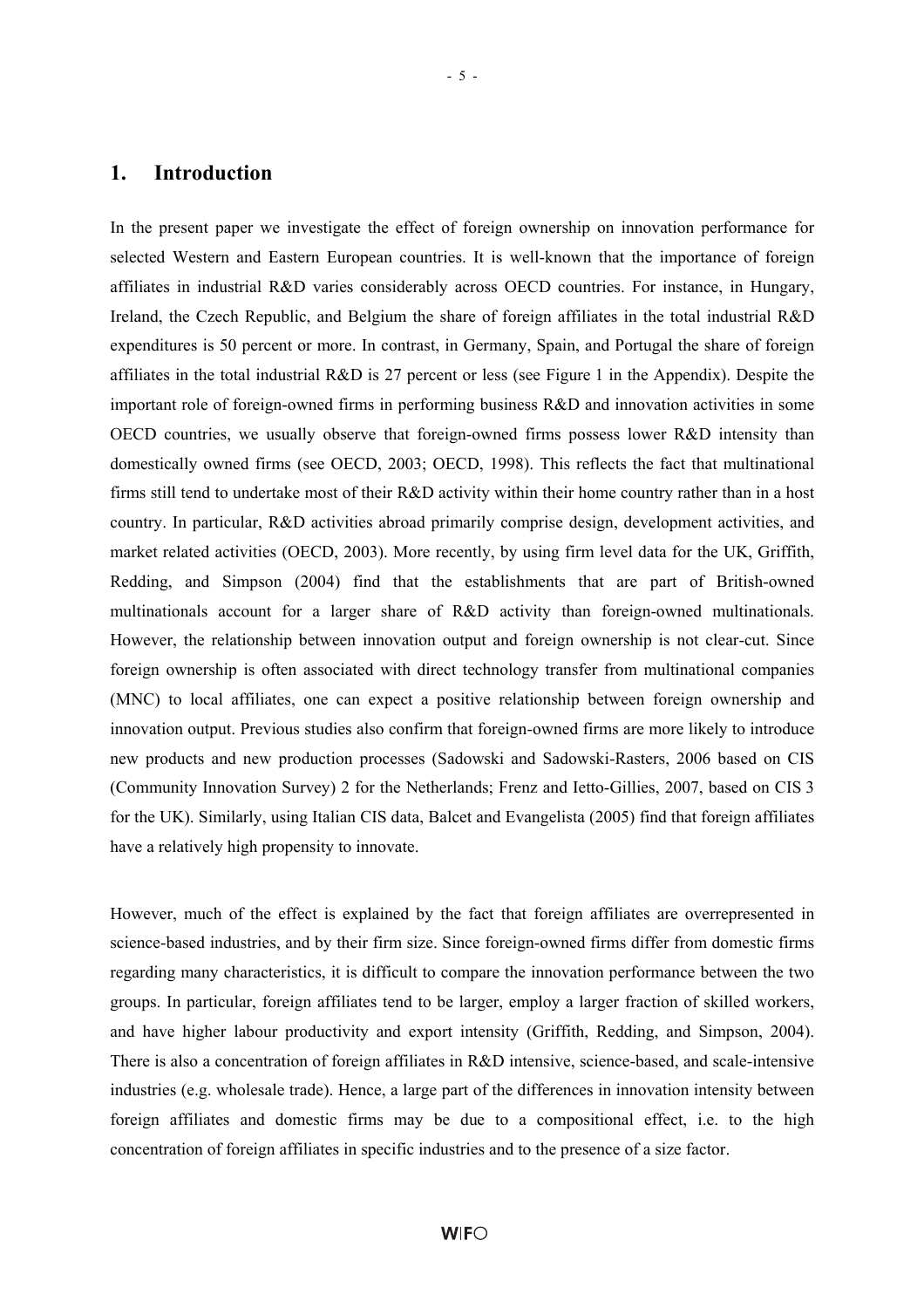In the present paper, we investigate the effects of foreign ownership on innovation performance using the CIS 3 (Community Innovation Survey). We distinguish between two types of innovation output; namely the share of turnover with new products and the share of turnover with market novelties. The former measure is commonly referred to as imitative innovations, whereas the latter as radical or true innovations (Brouwer and Kleinknecht, 1996; Kleinknecht et al., 2002). We also look at the propensity to innovate, such as the probability to introduce new production processes and products. Furthermore, we also undertake a cross-country comparison of the effects of foreign ownership (i.e. Eastern and Western European countries). In order to investigate the sources of the possible ownership gap in innovativeness, we apply the Blinder-Oaxaca decomposition. To our knowledge there are relatively few empirical studies that analyse the role of foreign ownership for innovation output activities for the New EU Member States. The principle source of information used in the present study is the CIS 3 in micro-aggregated form covering data for 12 European countries (i.e. Belgium, Spain, Germany, Greece, Norway, Portugal, Czech Republic, Estonia, Hungary, Lithuania, Latvia, and Slovakia). Note that all the variables used in the empirical analysis except for innovation expenditures as a percentage of turnover are original values and are not aggregated using the micro-aggregation procedure<sup>1</sup>). The CIS is a popular data source for studies of the economics of innovation, since the harmonised questionnaire allows for comparisons across firms, industries, and countries. However, due to confidentiality reasons cross-country studies on the differences in innovation performance using CIS data are still rare (notable exceptions include Griffith et al., 2006; Janz et al., 2004).

The structure of the present paper is as follows. Section 2 introduces the empirical model and hypotheses. Section 3 presents the data that were used, followed by a discussion of the empirical results in section 4. Some concluding remarks are provided in section 5.

l

<sup>&</sup>lt;sup>1</sup>) About 14 metric variables are transformed. The anonymisation process consists of different parts. First data are sorted in ascending order. Then three observations are grouped and each group is replaced with the weighted means of the cluster.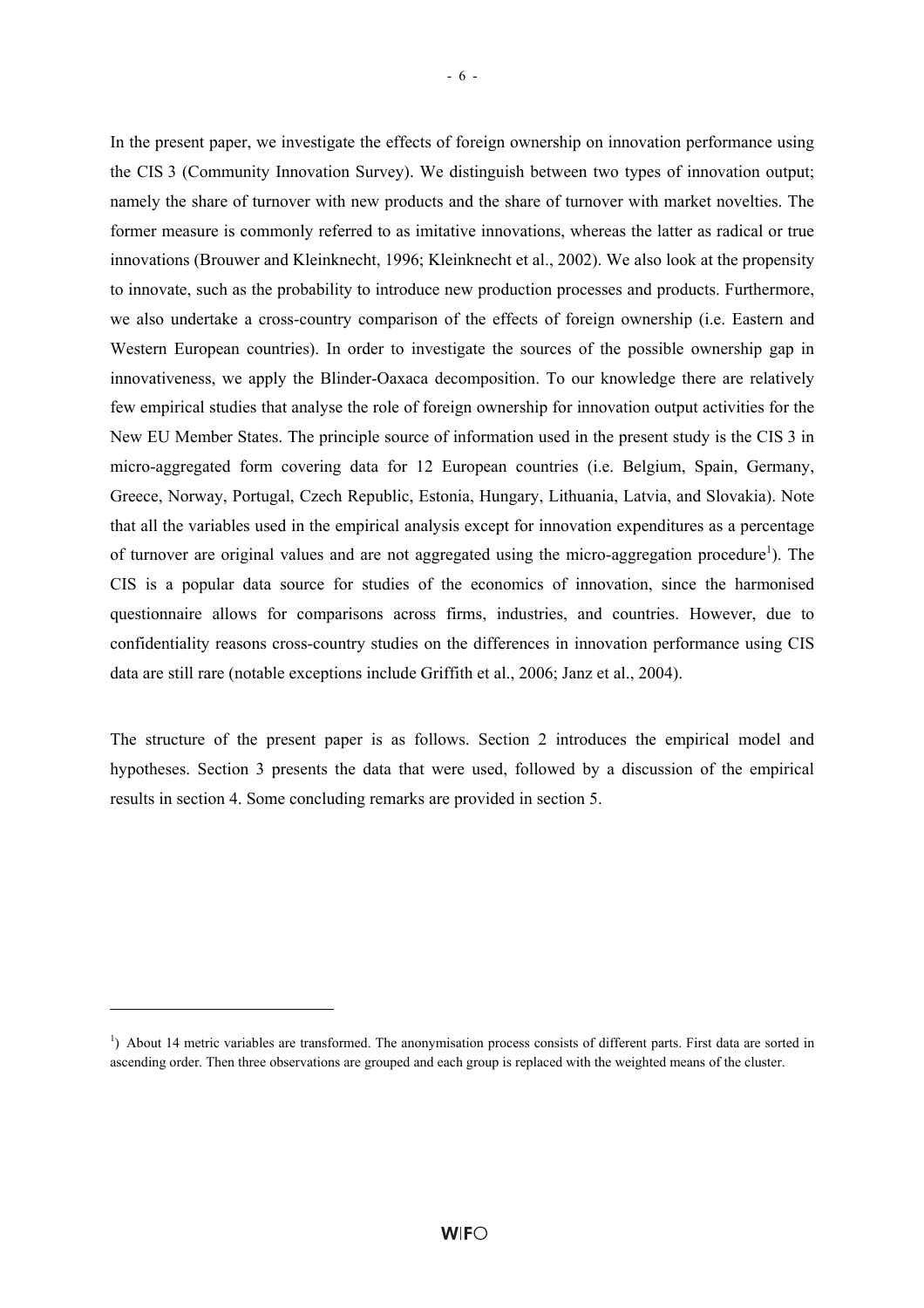#### **2. Empirical model**

In order to analyse the determinants of the probability to innovate, we use the following binary probit model (the individual index i is suppressed for convenience):

$$
y^* = x' \beta + \varepsilon ,
$$

where the latent variable  $y^*$  is observed as a binary variable y, which is defined as:

$$
y = \begin{cases} 1 & \text{if} & y^* > 0 \\ 0 & \text{if} & y^* \le 0 \end{cases}
$$

The binary dependent variable y takes the value of 1 for firms that introduce technological innovations from 1998-2000, and 0 otherwise. In particular, we use five different types of technological innovations: (i) introduction of new products, (ii) introduction of new products developed in-house, (iii) introduction of new market products (new to the firm), (iv) introduction of new production processes, and (v) introduction of new production processes developed in-house. x is a vector of covariates and ß is the corresponding coefficient vector. Random factors, as well as unobservable factors influencing the innovation decision, are captured by the error term. The set of explanatory variables includes a set of dummy variables for sector affiliation, firm size, and other firm characteristics (dummy variables indicating an increase in turnover due to merger  $\&$  acquisitions, newly founded firms, turnover decrease due to firm closure measuring in turn whether the firm has sold or closed parts of the enterprise, and information on the firm's most relevant geographical market (i.e. local, national, or international markets). The main parameter of interest is the ownership difference in the probability of the introduction of new products or new production processes. The parameters can be estimated by maximum likelihood.

In order to identify the major factors that are responsible for the differences in the propensity to innovate between foreign-owned firms and domestic firms we use the Blinder-Oaxaca decomposition translated to the case of the binary probit model (Fairlie, 1999, 2005). This technique decomposes the foreign ownership difference in the percentage of innovating firms,  $Y_d - Y_f$ , into the coefficients (or residual) effect and the characteristics effect: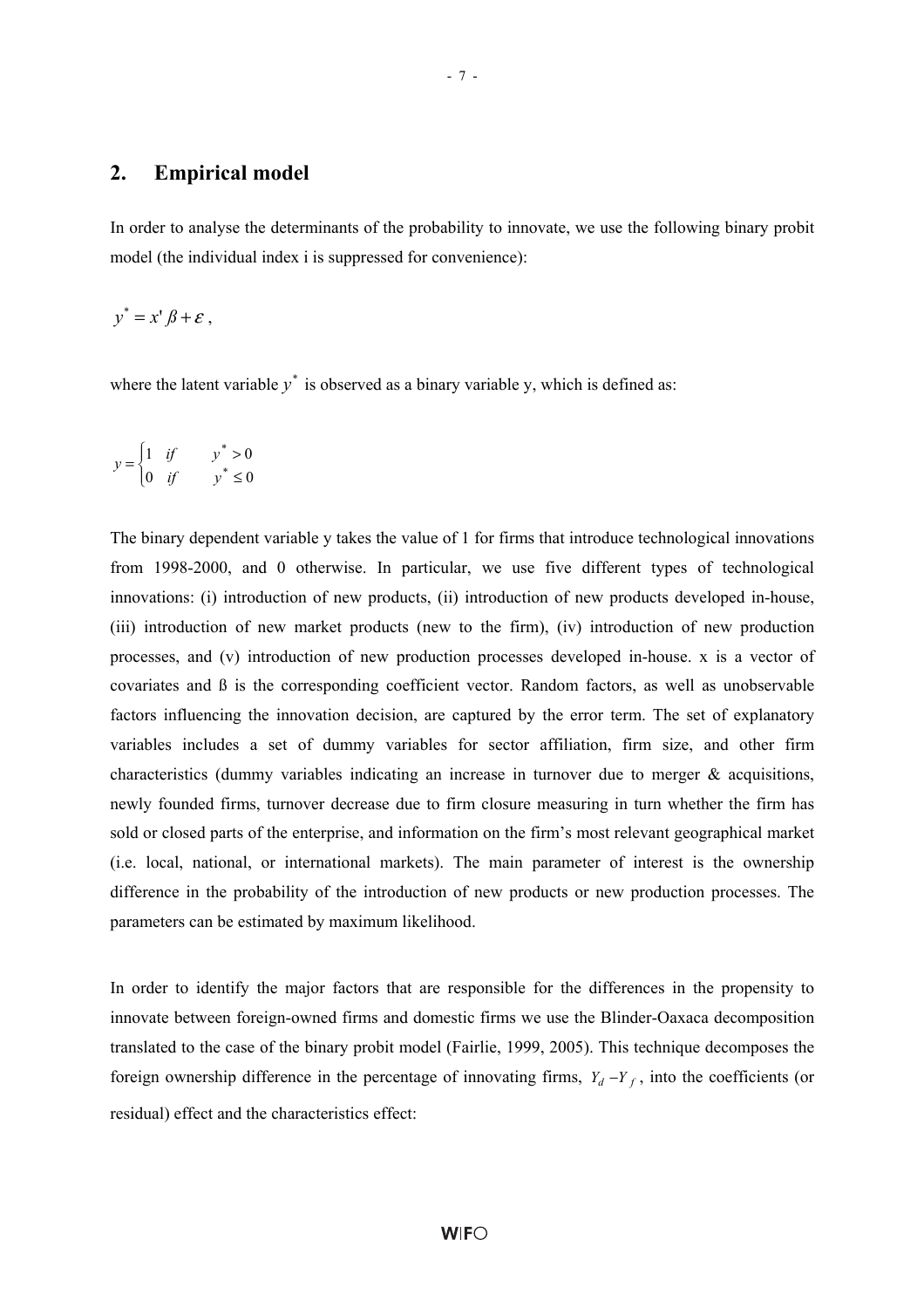$$
Y_d - Y_f = \left[ \overline{P}(\beta_p, X_d) - \overline{P}(\beta_p, X_f) \right] + \left[ \overline{P}(\beta_d, X_d) - \overline{P}(\beta_f, X_d) \right] = \text{characteristics effect} + \text{coefficients effect},
$$

- 8 -

where  $\overline{P}$  represents the average predicted probability of technological innovations,  $X_d$  and  $X_f$  refer to the firm characteristics of the sample of domestic and foreign-owned firms, respectively.  $\beta_d$ ,  $\beta_f$ and  $\beta_p$  refer to the parameters of the probit estimations for the sample of domestic and foreign-owned firms and the pooled model, respectively. The characteristics effect measures the difference in predicted innovation probabilities when the firm characteristics of both foreign and domestic firms are used and the parameter vector is held constant. The coefficients effect is the difference in predicted innovation probabilities that results when the characteristics of domestic firms are held constant but the coefficient vectors of both foreign and domestic firms are used.

Furthermore, we do not only investigate the impact of foreign ownership on the innovation decision but also the impact of foreign ownership on innovation performance. In particular, we estimate share equations explaining the share of turnover with new products and the share of turnover with market novelties:

$$
Y = \alpha + \beta_1 INQ + \beta_2 d_{for} + \sum_{n}^{3} \beta_{hist,n} d_{hist,n} + \sum_{h}^{2} \beta_{mark,h} d_{mark,h} +
$$
  

$$
\sum_{l} \beta_{strat,l} d_{strat,l} + \sum_{k}^{24} \beta_{sources,k} d_{sources,k} + \sum_{g}^{3} \beta_{size,g} d_{size,g} + \sum_{m}^{11} \beta_{co,m} d_{co,m} + \sum_{p}^{7} \beta_{sec,p} d_{sec,p} + \varepsilon.
$$

*INQ* is innovation intensity defined as the ratio of innovation expenditure to total turnover,  $d_{for}$  is a dummy variable for those firms that are a part of a multinational firm with its headquarters outside the home country,  $d_{hist,n}$  comprises dummy variables for newly founded firms, mergers & acquisitions and firm closure from 1998-2000,  $d_{mark,h}$  denotes the geographical market,  $d_{strat,l}$  are dummy variables measuring the innovation strategy,  $d_{sources,k}$  are dummy variables on the use of different innovation sources that are of high importance, medium and low importance,  $d_{size,g}$  are dummy variables for firm size,  $d_{co,m}$  and  $d_{\text{sec},p}$  denote country and sector dummy variables, respectively, and  $\varepsilon$  is the error term. The turnover with new market products is a proportion whose values are bound between zero and 1 (or zero and 100 percent) by definition. Indeed our measure of innovation success contains some clusters of zero and one values. In order to account for the censoring of the indicators of innovation success at zero and one, the empirical literature on knowledge production functions uses the (two-limit) tobit model to estimate the determinants of the share of innovative sales. However, the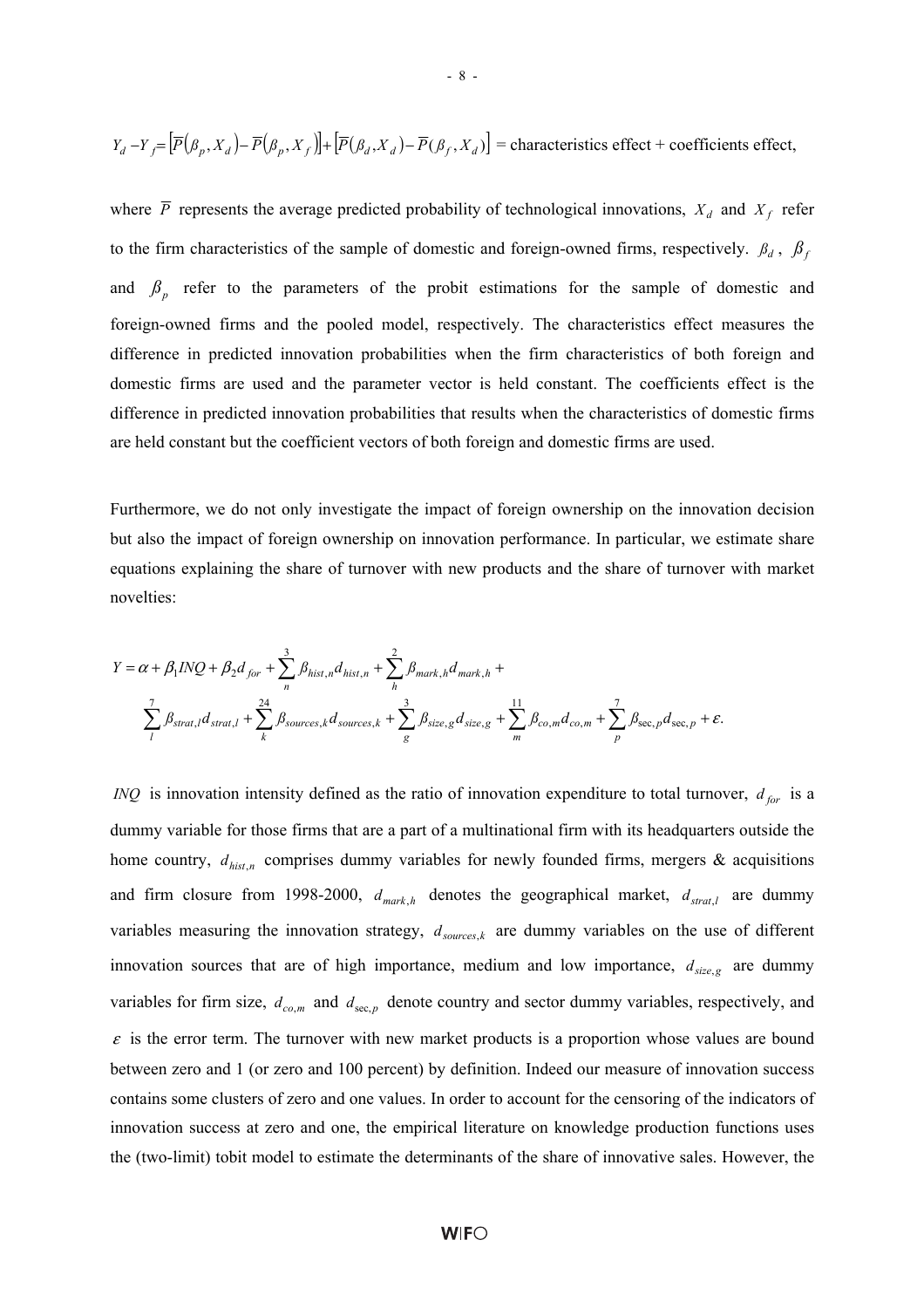tobit model is not useful in our case because censoring occurs when the share of innovative sales is zero or equal 1 and not because the dependent variable is unobservable, i.e. is a truncated or censored subset of a latent continuous variable. Therefore, following Papke and Woolridge (1996), we apply the so-called fractional logit model:

$$
E(Y_i|X_i) = G(X_i,\beta) = \frac{\exp(X_i,\beta)}{1 + \exp(X_i,\beta)},
$$

where i denotes the firm,  $Y_i$  takes values in the interval [0,1], i.e.  $0 \le Y_i \le 1$ . G is a function satisfying the predicted variables,  $Y_i$ , will lie in the interval [0,1] and  $X_i$  is a vector of explanatory variables. The empirical model can be estimated by the quasi-maximum likelihood estimator, with heteroscedasticity robust asymptotic variance.

As above mentioned, we use two left hand variables. The first is the share of new or significantly improved products in turnover. This indicator is more general than the dummy variable indicating the introduction of new products. Note that product innovations also include imitation activities, i.e. new products that are already introduced by other enterprise. Therefore, product innovations can be regarded as an indicator of the diffusion of innovation. The second measure of innovation success is the share of market novelties in turnover. In this case, new or significantly improved products are not only new to the firm but also to the market. Furthermore, in order to account for parameter heterogeneity we provide separate estimates for two groups of countries (i.e. Eastern and Western European Countries).

We expect that foreign ownership only plays a moderate role in explaining innovation success across countries. The literature on the economics of innovation has identified a number of other fundamental characteristics and determinants of innovation success, such as R&D investment, technological opportunities, appropriability conditions, demand conditions, firm size, age, firm history, and market concentration (Cohen, 1995; Cohen, and Levin, 1989). The linear model of innovation predicts a simple relationship between R&D expenditures and innovation output. R&D activities lead to inventions that eventually lead to product and process innovations (Cohen and Klepper, 1996). We use innovation expenditures as a percentage of turnover as a measure of innovation input. Innovation expenditures comprise expenditures on internal R&D, acquisition of external R&D services, acquisition of externally developed machinery and equipment, the acquisition of other externally developed technologies and knowledge and expenditures on worker training that are directly linked to innovation, market introduction of innovations, design and other preparations for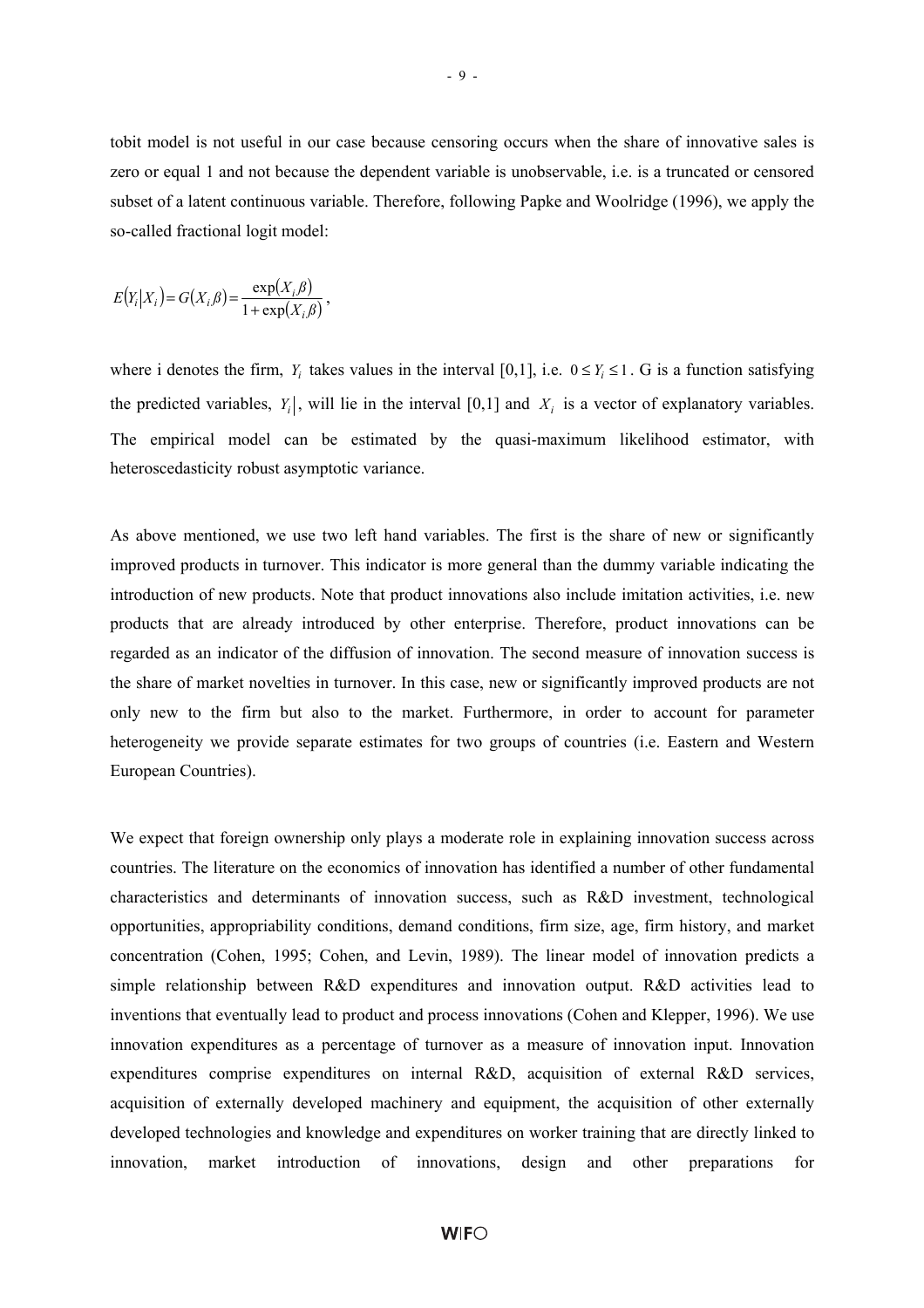production/deliveries. It is noteworthy that this variable is the only variable in our study that is aggregated using the micro-aggregation technique.

The innovation strategy is also an important factor explaining innovation performance. It is possible that firms innovate by exploiting the available external knowledge sources without spending a single dollar on innovation input such as R&D. Therefore, it is important to distinguish between the "make", "buy" or "make-and-buy" option, on the one hand, and between "formal" and "informal" R&D on the other hand (Veugelers and Cassiman, 1999). Furthermore, the impact of the use of purchased embodied technology is likely to be higher in companies in Western European countries than in the New EU member States. We use dummy variables indicating whether or not the firms are engaged in different innovation activities.

Firm size is also an important firm characteristic. Empirical studies for the US suggest that the relationship between firm size and innovative activity is rather non-linear and U-shaped, meaning that small firms and very large firms can be expected to have a higher R&D/innovation intensity, but also that medium-sized firms would possess lower innovation intensity (Acs and Audretsch, 1987, 1988). Based on the Science Policy Research Unit (SPRU) innovations database in the United Kingdom, Pavitt et al. (1987) find that both very small firms and very large firms accounted for a disproportionately large share of innovations. In this study the firm size is measured using the distribution of turnover for each country. A firm with turnover above the  $75<sup>th</sup>$  percentile of the distribution will be classed as large, while a firm with a turnover below the  $25<sup>th</sup>$  percentile will be classed as small. Firms with a turnover between the  $25<sup>th</sup>$  percentile and median and between the median and 75<sup>th</sup> percentile are deemed medium sized firms.

The theoretical and empirical literature has long recognised the importance of external sources of information for innovation (von Hippel, 1988). Industrial researchers access knowledge external to the firm through many knowledge channels. Moreover, internal and external sources (e.g. suppliers, customers), international and national fairs and exhibitions are important sources of innovation. Descriptive evidence for EU countries based on CIS 3 data indicates that EU enterprises rely heavily on their own knowledge base (EC, 2004). Among the external sources of knowledge, customers and suppliers are the most frequently used sources. Von Hippel (1988) emphasises the importance of customers and end-users as sources of innovation. The author demonstrates that innovation is often driven by customers and end-users of products and services. Firms often benefit from customer-driven innovation either through direct observation of the customers' use of the firm's products, or through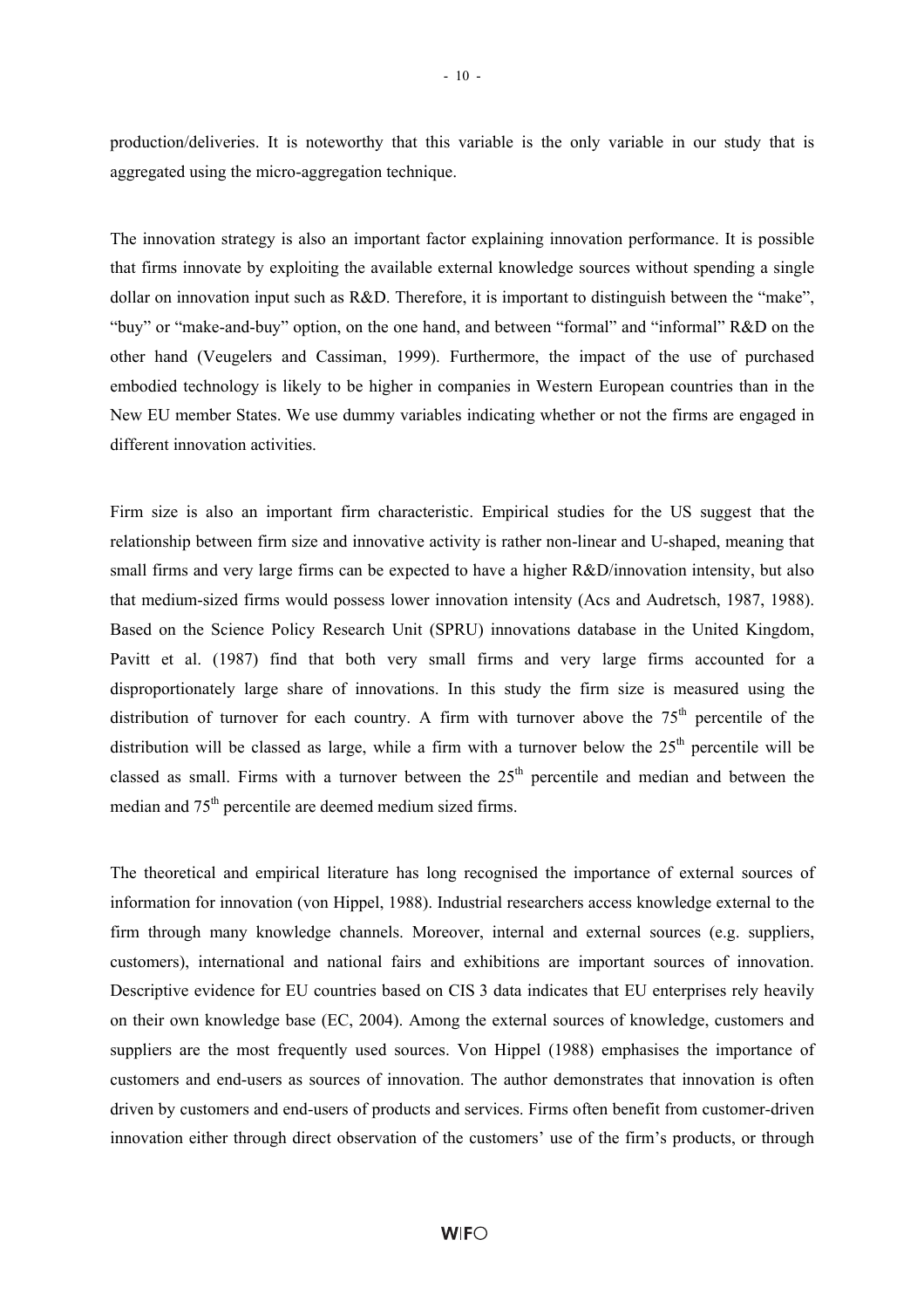- 11 -

the customers' active modification of products (von Hippel, 1988). Innovations developed by end-users sometimes become the basis for important new commercial products and services. It has also been argued that such innovations are concentrated in the "lead user" segment of the user community. Morrison, Roberts and von Hippel (2000) show that lead users with sufficient technological expertise often generate product adaptations or solutions with immediate commercial potential for the seller. Customer-oriented companies offering increased customer contact are therefore more likely to identify opportunities to develop new products or markets.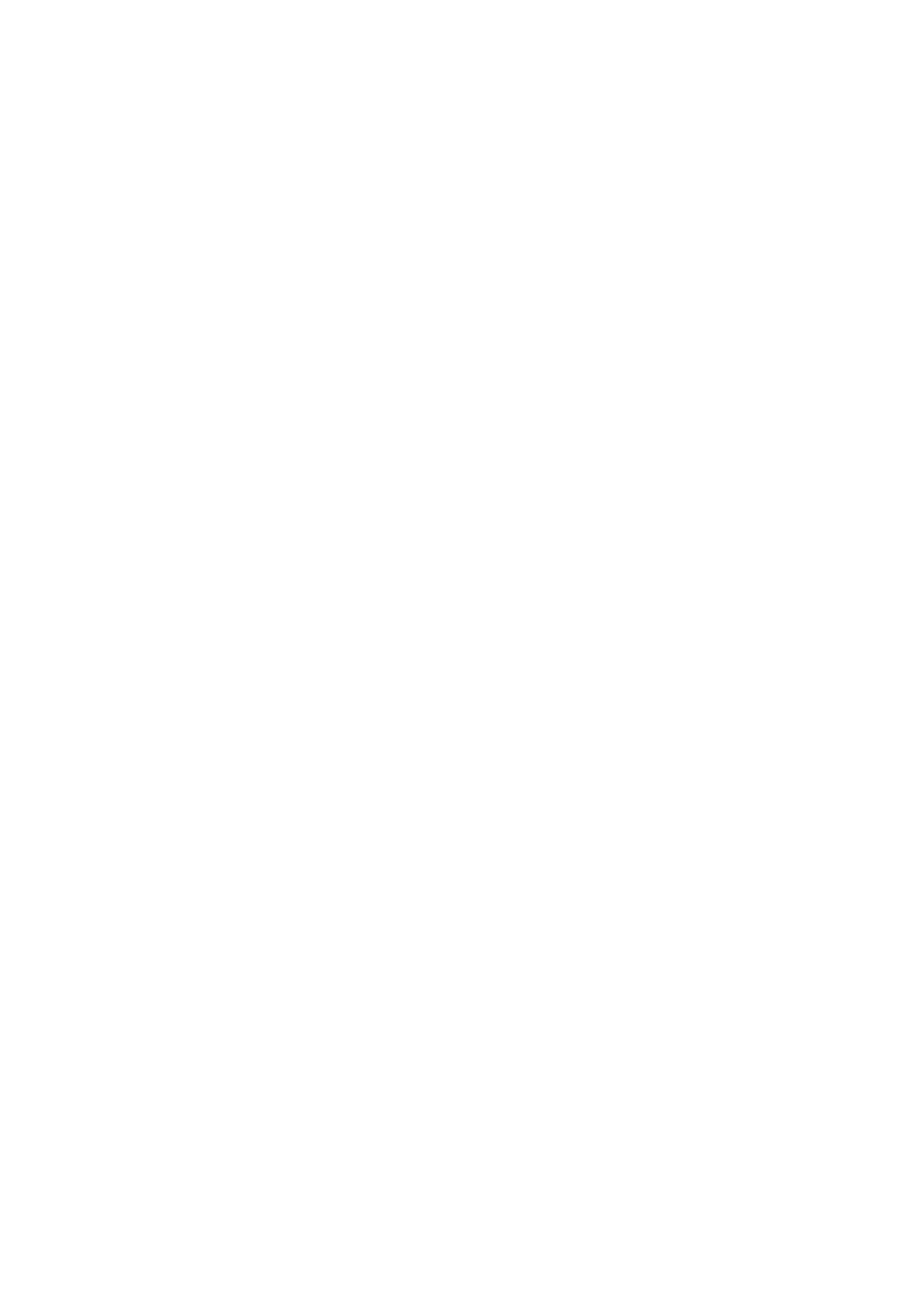#### **3. Data and descriptive statistics**

The data source used in this study comprises the CIS 3 micro-aggregated data. The survey was conducted in 2001 and covers 1998-2000 for most of the variables. CIS 3 contains information on both the input and output dimensions of innovation activities. Firms are first asked whether or not they introduce new products, market novelties and new production processes. In a second step, firms are also asked to assess the proportion of their turnover that derives from a) products new to the firm but not new to the market b) products new to the firm and new to the market. If an enterprise receives a large proportion of its revenue from new products, we assume that this enterprise is more innovative than a firm receiving a smaller proportion of its revenue from new products. The relevant questions used to construct the variables include questions about the importance of the types of innovations that occur, their national sources, and innovation expenditures divided by total turnover. Note that innovation expenditures and total turnover are the only variables in the empirical specification that are aggregated using the "micro-aggregation" procedure.

Our sample includes the manufacturing and service sectors. For the probit estimations, we have information from approximately 28,000 firm observations. For our second empirical model we restrict the sample to firms that introduced product innovations. The reason for this is that for non-innovative firms we do not have much information on the different explanatory variables (e.g. innovation sources, innovation intensity.

#### *Table 1: Percentage of innovators by ownership*

|                                    |                            | Western European countries |                 |                | Eastern European countries |                   |                 |                |  |
|------------------------------------|----------------------------|----------------------------|-----------------|----------------|----------------------------|-------------------|-----------------|----------------|--|
| Percentage of firms with:          | Domestic Foreign-<br>firms | owned                      | Diff-<br>erence | $#$ of<br>obs. | Domestic<br>firms          | Foreign-<br>owned | Diff-<br>erence | $#$ of<br>obs. |  |
| new products                       | 33                         | 43                         | 10              | 18.600         | 21                         | 34                | 13              | 10.009         |  |
| new products developed in-house    | 29                         | 41                         | 12              | 18.329         | 19                         | 32                | 13              | 10,008         |  |
| new market products                | 16                         | 25                         | 9               | 18,358         | 11                         | 20                | 9               | 10,009         |  |
| new production processes           | 28                         | 36                         | 8               | 18,592         | 16                         | 24                | 9               | 10,009         |  |
| new production proc. dev. in-house | 23                         | 32                         | 9               | 18.045         | 13                         | 22                | 8               | 10.009         |  |

Notes: The percentages are calculated using sample weights.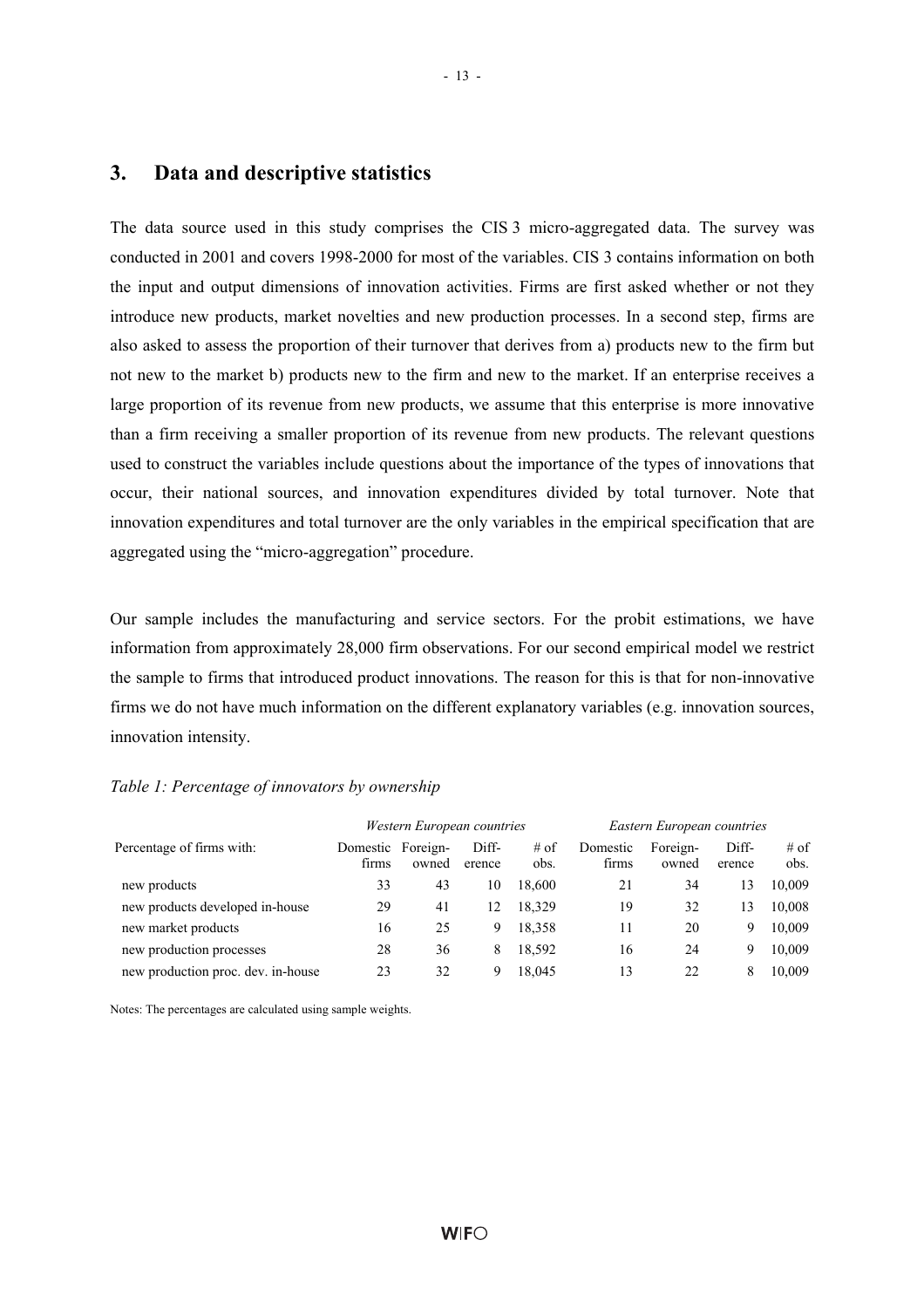|                       |                   | Western European countries |                 | Eastern European countries |                                 |       |                 |              |
|-----------------------|-------------------|----------------------------|-----------------|----------------------------|---------------------------------|-------|-----------------|--------------|
|                       | Domestic<br>firms | Foreign-<br>owned          | Diff-<br>erence | obs.                       | # of Domestic Foreign-<br>firms | owned | Diff-<br>erence | # of<br>obs. |
| New products in $%$   | 26.1              | 22.2                       |                 | $-3.9$ 6.402               | 11.6                            | 14.2  |                 | 2.6 4.997    |
| New market prod. in % | 10.4              | 9.5                        |                 | $-0.8$ 6.138               | 5.2                             | 6.6   | 1.4             | 4.463        |

#### *Table 2: Share of innovative sales by ownership (means)*

Notes: Averages are calculated using sample weights.

Restricting the sample to firms with product innovations reduces the sample to approximately 11,400 firms. As mentioned above, foreign-owned firms are more technologically advanced than domestic firms. Descriptive statistics based on micro-aggregated CIS 3 data indicate that the percentage of innovating firms is higher among foreign-owned firms than domestically owned firms (see Table 1, Figure 2, Figure 3, Figure 4, Figure 5 and Figure 6 in the Appendix). This also holds for Austria. In addition we find that the share of innovative sales is higher for foreign-owned firms than for domestic firms except for Germany (see Table 2 and Figure 7 in the Appendix).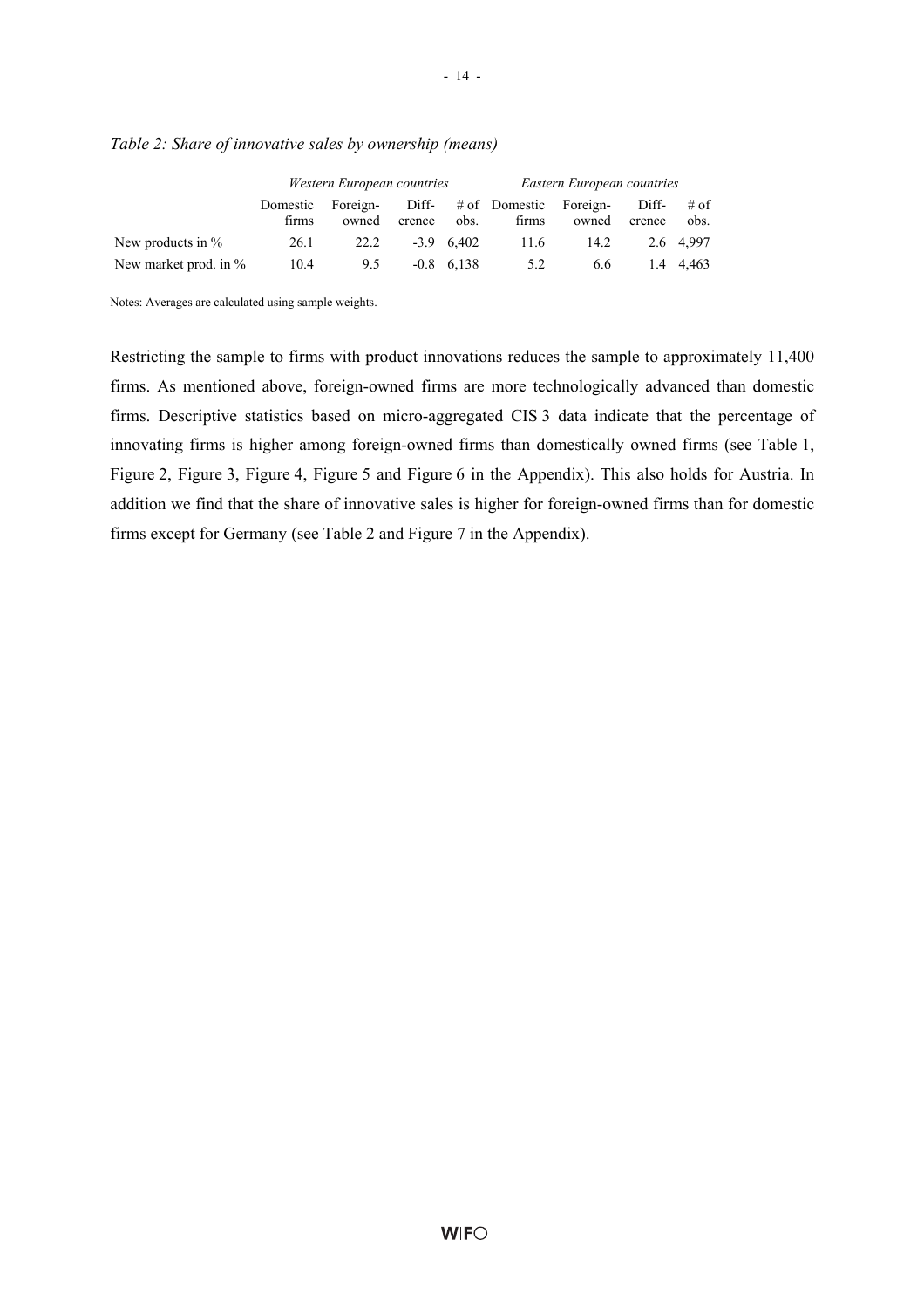#### **4. Estimation results**

Tables 3 and 4 display the marginal effects and corresponding z-values of the probit model of the propensity to innovate for Western and Eastern European countries, respectively. Specifically, we provide probit estimates for the five different types of innovation activities described in Table 1 (i.e. introduction of new products, introduction of new products developed in-house, introduction of market novelties, introduction of new production processes, and the introduction of new production processes developed in-house). For the sample including Western European firms we find that the propensity to introduce new products developed in-house is higher for foreign-owned firms than for domestically owned firms.

*Table 3: Probit estimates of the impact of foreign ownership on the introduction of new products and new production processes for the sample of Western European Countries (marginal effects)* 

|                                             | New products |                | New products<br>developed<br>in-house |                | New market<br>products |                | New<br>production<br>processes |                | New<br>production<br>processes dev.<br>in-house |                |
|---------------------------------------------|--------------|----------------|---------------------------------------|----------------|------------------------|----------------|--------------------------------|----------------|-------------------------------------------------|----------------|
|                                             | dF/dx        | $\overline{z}$ | dF/dx                                 | $\overline{z}$ | dF/dx                  | $\overline{z}$ | dF/dx                          | $\overline{z}$ | dF/dx                                           | $\overline{z}$ |
| Foreign-owned firm (yes/no)                 | 0.007        | 0.64           | 0.014                                 | 1.68           | 0.019                  | 1.68           | $-0.011$                       | $-1.03$        | 0.006                                           | 0.59           |
| Newly founded firm (yes/no)                 | 0.028        | 1.37           | 0.040                                 | 2.47           | 0.035                  | 1.78           | 0.042                          | 2.20           | 0.056                                           | 2.91           |
| Exporting (yes/no)                          | 0.082        | 9.51           | 0.046                                 | 6.80           | 0.085                  | 10.09          | 0.043                          | 5.11           | 0.046                                           | 5.45           |
| Turnover increase due to M&A (yes/no)       | 0.098        | 5.58           | 0.068                                 | 4.99           | 0.100                  | 5.83           | 0.082                          | 4.86           | 0.091                                           | 5.31           |
| Turnover reduc. due to closure (yes/no)     | $-0.077$     | $-2.85$        | $-0.057$                              | $-2.78$        | $-0.061$               | $-2.30$        | $-0.080$                       | $-3.15$        | $-0.053$                                        | $-2.10$        |
| Firms most significant market (ref local):  |              |                |                                       |                |                        |                |                                |                |                                                 |                |
| National market (yes/no)                    | 0.107        | 11.94          | 0.066                                 | 9.14           | 0.121                  | 13.61          | 0.053                          | 6.15           | 0.050                                           | 5.73           |
| International market (yes/no)               | 0.147        | 12.18          | 0.099                                 | 9.95           | 0.162                  | 13.54          | 0.103                          | 8.88           | 0.104                                           | 8.80           |
| Firm size dummy variables:                  |              |                |                                       |                |                        |                |                                |                |                                                 |                |
| Firm size class turnover (25th to 50 th)    | 0.064        | 5.77           | 0.040                                 | 4.44           | 0.054                  | 4.95           | 0.070                          | 6.56           | 0.056                                           | 5.14           |
| Firm size class turnover (51st to 75 th)    | 0.140        | 12.24          | 0.092                                 | 9.68           | 0.127                  | 11.25          | 0.142                          | 12.86          | 0.133                                           | 11.82          |
| Firm size class turnover (76 th to 100 th)  | 0.281        | 23.19          | 0.178                                 | 17.19          | 0.274                  | 22.62          | 0.286                          | 24.34          | 0.279                                           | 23.05          |
| Industry dummy variables:                   |              |                |                                       |                |                        |                |                                |                |                                                 |                |
| Mining & energy                             | $-0.120$     | $-5.90$        | $-0.081$                              | $-5.25$        | $-0.124$               | $-6.28$        | $-0.057$                       | $-2.95$        | $-0.057$                                        | $-2.97$        |
| Intermediate manufacturing                  | 0.038        | 3.42           | 0.025                                 | 2.87           | 0.022                  | 2.00           | 0.055                          | 5.14           | 0.042                                           | 3.80           |
| Investment manufacturing                    | 0.109        | 9.55           | 0.076                                 | 8.37           | 0.092                  | 8.27           | 0.059                          | 5.36           | 0.052                                           | 4.67           |
| Distributive trade                          | $-0.100$     | $-6.45$        | $-0.055$                              | $-4.62$        | $-0.137$               | $-9.36$        | $-0.098$                       | $-6.72$        | $-0.094$                                        | $-6.54$        |
| Transport & financial intermediation        | $-0.035$     | $-2.56$        | $-0.035$                              | $-3.30$        | $-0.064$               | $-4.95$        | $-0.027$                       | $-2.09$        | $-0.017$                                        | $-1.33$        |
| <b>Business services</b>                    | 0.253        | 16.21          | 0.216                                 | 15.92          | 0.232                  | 14.85          | 0.100                          | 6.71           | 0.099                                           | 6.57           |
| Country dummy variables (ref. cat. Belgium) |              |                |                                       |                |                        |                |                                |                |                                                 |                |
| Germany                                     | 0.014        | 0.87           | 0.003                                 | 0.26           | 0.046                  | 2.85           | 0.014                          | 0.87           | 0.054                                           | 3.47           |
| Spain                                       | $-0.123$     | $-8.38$        | $-0.034$                              | $-3.04$        | $-0.100$               | $-6.98$        | $-0.031$                       | $-2.15$        | $-0.005$                                        | $-0.36$        |
| Greece                                      | $-0.221$     | $-13.55$       | $-0.076$                              | $-5.95$        | $-0.180$               | $-11.22$       | $-0.151$                       | $-9.04$        |                                                 |                |
| Norway                                      | $-0.088$     | $-5.76$        | $-0.042$                              | $-3.67$        | $-0.057$               | $-3.79$        | $-0.061$                       | $-4.05$        | $-0.027$                                        | $-1.83$        |
| Portugal                                    | $-0.150$     | $-8.66$        | 0.023                                 | 1.59           | $-0.120$               | $-7.13$        | $-0.017$                       | $-0.92$        | 0.018                                           | 0.98           |
| Number of observations                      | 18,601       |                | 18,330                                |                |                        | 18,360         | 18,594                         |                | 16,808                                          |                |

Notes: The marginal effects represent the effect of a one unit change for continuous variables and a discrete change for the dummy variables. The critical values for z given a two-sided test with p=0.01, p=0.05 and p=0.10 are  $+/$ - 2.575,  $+/-$  1.96 and  $+/-$  1.645, respectively.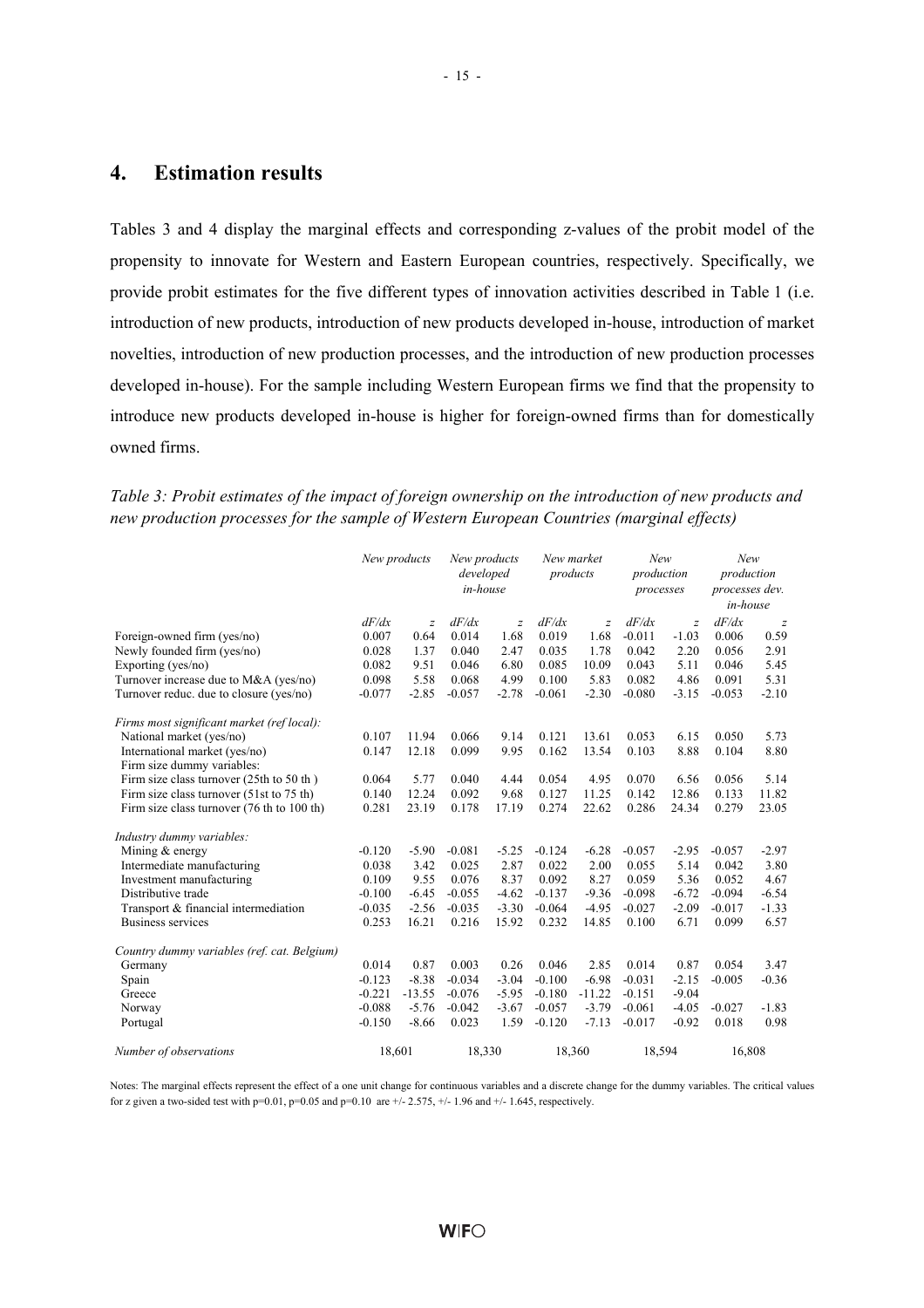|                                                              | New products |                | New products<br>developed<br>in-house |                | New market<br>products |                | New<br>production<br>processes |                | New<br>production<br>processes dev.<br>in-house |                  |
|--------------------------------------------------------------|--------------|----------------|---------------------------------------|----------------|------------------------|----------------|--------------------------------|----------------|-------------------------------------------------|------------------|
|                                                              | dF/dx        | $\overline{z}$ | dF/dx                                 | $\overline{z}$ | dF/dx                  | $\overline{z}$ | dF/dx                          | $\overline{z}$ | dF/dx                                           | $\boldsymbol{z}$ |
| Foreign-owned firm (yes/no)                                  | 0.045        | 3.14           | 0.047                                 | 3.37           | 0.045                  | 4.19           | 0.034                          | 2.72           | 0.039                                           | 3.34             |
| Newly founded firm (yes/no)                                  | 0.001        | 0.04           | $-0.005$                              | $-0.22$        | $-0.003$               | $-0.20$        | 0.015                          | 0.73           | 0.027                                           | 1.38             |
| Exporting (yes/no)                                           | 0.072        | 5.70           | 0.068                                 | 5.58           | 0.052                  | 5.47           | 0.045                          | 4.05           | 0.043                                           | 4.06             |
| Turnover increase due to M&A (yes/no)                        | 0.074        | 3.38           | 0.067                                 | 3.20           | 0.049                  | 2.95           | 0.068                          | 3.53           | 0.051                                           | 2.84             |
| Turnover reduction due to closure (yes/no)                   | $-0.042$     | $-1.66$        | $-0.018$                              | $-0.72$        | 0.000                  | 0.01           | 0.020                          | $-0.86$        | 0.013                                           | $-0.59$          |
| Firms most significant market (ref local):                   |              |                |                                       |                |                        |                |                                |                |                                                 |                  |
| National market (yes/no)                                     | 0.048        | 3.58           | 0.050                                 | 3.78           | 0.029                  | 2.81           | 0.012                          | 0.97           | 0.015                                           | 1.29             |
| International market (yes/no)                                | 0.009        | 0.62           | 0.008                                 | 0.57           | 0.007                  | $-0.69$        | $-0.009$                       | $-0.70$        | 0.008                                           | $-0.68$          |
| Firm size dummy variables:                                   |              |                |                                       |                |                        |                |                                |                |                                                 |                  |
| Firm size class turnover $(25 \text{ th to } 50 \text{ th})$ | 0.082        | 5.51           | 0.073                                 | 5.02           | 0.044                  | 3.73           | 0.075                          | 5.34           | 0.070                                           | 5.24             |
| Firm size class turnover (51st to 75 th)                     | 0.169        | 11.03          | 0.163                                 | 10.85          | 0.086                  | 6.91           | 0.167                          | 11.43          | 0.148                                           | 10.57            |
| Firm size class turnover (76 th to 100 th)                   | 0.316        | 19.49          | 0.303                                 | 18.90          | 0.191                  | 13.96          | 0.316                          | 20.16          | 0.286                                           | 18.77            |
| Industry dummy variables:                                    |              |                |                                       |                |                        |                |                                |                |                                                 |                  |
| Mining & energy                                              | 0.159        | $-6.80$        | $-0.147$                              | $-6.69$        | 0.099                  | $-5.74$        | 0.016                          | 0.71           | 0.000                                           | 0.01             |
| Intermediate manufacturing                                   | 0.009        | 0.60           | 0.000                                 | 0.02           | $-0.018$               | $-1.74$        | 0.042                          | 3.23           | 0.031                                           | 2.55             |
| Investment manufacturing                                     | 0.059        | 4.06           | 0.048                                 | 3.48           | 0.053                  | 4.67           | 0.046                          | 3.43           | 0.026                                           | 2.08             |
| Distributive trade                                           | 0.115        | $-8.02$        | $-0.148$                              | $-11.24$       | 0.049                  | $-4.53$        | 0.101                          | $-7.89$        | 0.093                                           | $-7.84$          |
| Transport & financial intermediation                         | 0.139        | $-9.59$        | $-0.132$                              | $-9.73$        | 0.083                  | $-7.68$        | 0.065                          | $-4.88$        | 0.059                                           | $-4.74$          |
| Business services                                            | 0.102        | 5.19           | 0.090                                 | 4.77           | 0.086                  | 5.45           | 0.098                          | 5.24           | 0.079                                           | 4.49             |
| Country dummy variables (ref. cat. Hungary)                  |              |                |                                       |                |                        |                |                                |                |                                                 |                  |
| Czech Republic                                               | 0.145        | 7.09           | 0.149                                 | 7.54           | 0.109                  | 6.37           | 0.094                          | 5.05           | 0.106                                           | 5.85             |
| Estonia                                                      | 0.095        | 4.50           | 0.092                                 | 4.48           | 0.083                  | 4.67           | 0.109                          | 5.52           | 0.114                                           | 5.91             |
| Lithuania                                                    | 0.074        | 3.36           | 0.076                                 | 3.56           | 0.111                  | 5.79           | 0.093                          | 4.55           | 0.095                                           | 4.74             |
| Latvia                                                       | 0.002        | 0.07           | 0.020                                 | 0.82           | 0.057                  | 2.62           | 0.035                          | 1.49           | 0.058                                           | 2.53             |
| Slovakia                                                     | 0.019        | 0.84           | 0.026                                 | 1.17           | 0.056                  | 2.88           | 0.069                          | $-3.53$        | 0.050                                           | $-2.62$          |
| Number of observations                                       | 10.018       |                | 10.018                                |                | 10.018                 |                | 10.018                         |                | 10.017                                          |                  |

*Table 4: Probit estimates of the impact of foreign ownership on the introduction of new products and new production processes for the sample of Eastern European Countries (marginal effects)* 

Similarly, we find that the probability to introduce market novelties is significantly higher for foreign-owned firms than for domestic firms. However, the effects are only significant at the 10 percent level. The magnitude of the foreign ownership-effect is also quite low. For instance, foreign-owned firms have a 1.4 percentage higher propensity to introduce market novelties than domestically owned firms. In contrast, for Eastern European countries we find that the probability to introduce product or process innovations is significantly higher for foreign-owned firms than for domestic companies. This holds for all different types of technological innovations (see Table 4). The foreign ownership effect is the largest for the introduction of new products and market novelties while it is somewhat smaller for the introduction of new production processes. Turning to the other explanatory variables we find that firm size and exporting are positively related to the probability to innovate. Furthermore, firms that consider international markets as their most important market also have a much higher probability to innovate. However, the coefficient is only significant for the sample of Western European firms. As expected, the marginal effects indicate that the propensity to innovate is highest in business services followed by investment manufacturing.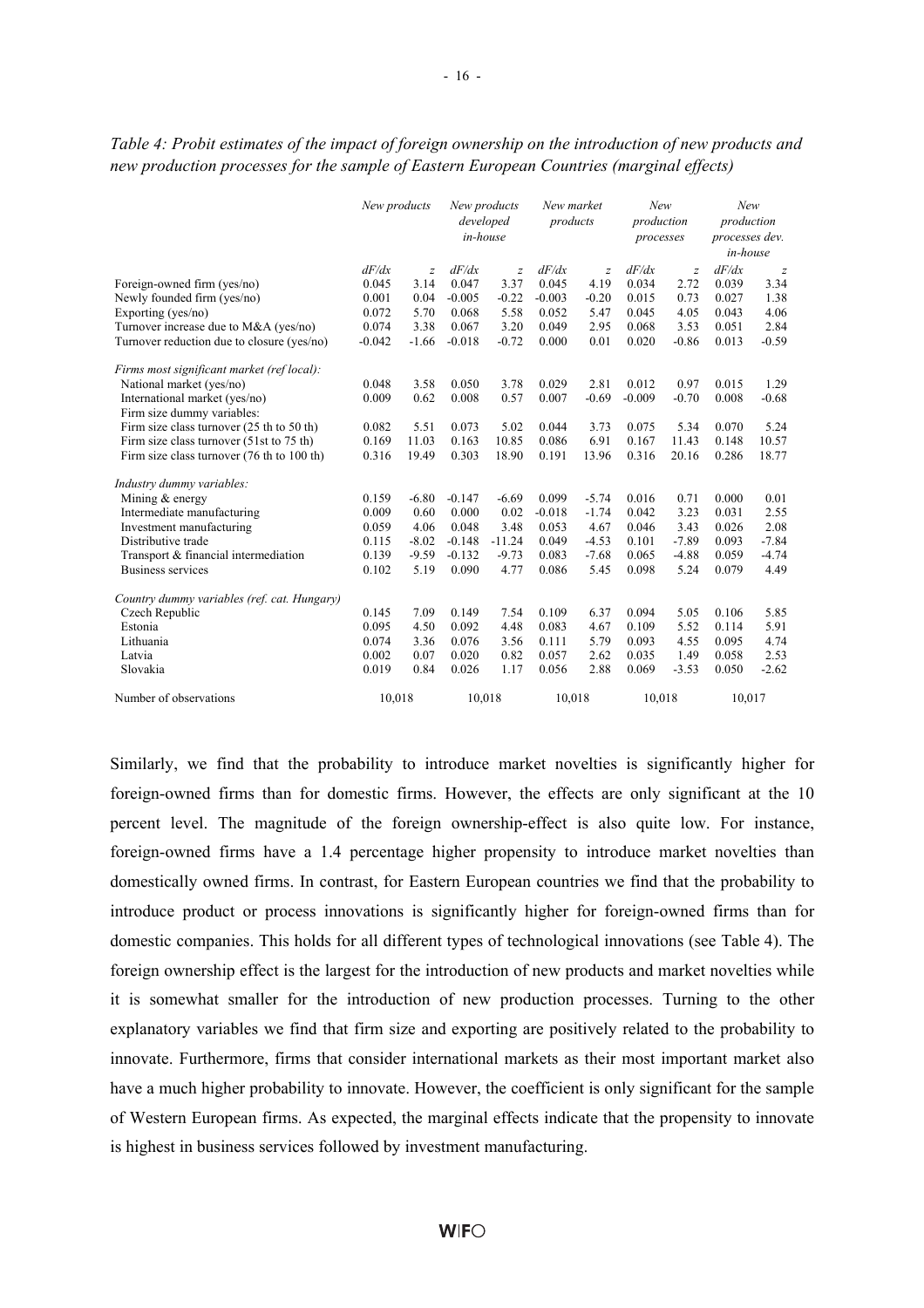The probit estimates for the Eastern European firms presented above show that even after controlling for firm characteristics there remains a sizeable difference in the probability to introduce technological innovations between foreign-owned and domestic firms. In order to identify the major factors responsible for the ownership differences in the probability to innovate we apply the Blinder-Oaxaca decomposition for binary probit models as developed by Fairlie  $(1999, 2005)^2$ ). This allows us to decompose the differences in the propensity to innovate into the characteristics effect and into the coefficients effect.

|                        | Percentage of innovators |       |         | Results of the decomposition analysis (percentage points) |         |                                 |         |         |         |  |
|------------------------|--------------------------|-------|---------|-----------------------------------------------------------|---------|---------------------------------|---------|---------|---------|--|
|                        | Domestic Foreign         |       | Diff-   |                                                           |         | Specific characteristics effect |         |         | Unex-   |  |
|                        | firms                    | owned | erence  |                                                           |         |                                 |         |         | plained |  |
|                        |                          |       |         | Firm size                                                 | Sector  | Country                         | Other   | Total   |         |  |
| Western European firms |                          |       |         |                                                           |         |                                 |         |         |         |  |
| New products           | 30.1                     | 46.1  | $-16.0$ | $-8.7$                                                    | $-0.2$  | $-0.2$                          | $-5.4$  | $-14.2$ | $-1.8$  |  |
|                        |                          |       | (100)   | (61)                                                      | (1)     | (1)                             | (38)    | (89)    | (11)    |  |
| New market products    | 17.4                     | 28.5  | $-11.1$ | $-6.1$                                                    | $-0.1$  | $-0.1$                          | $-3.3$  | $-9.5$  | $-1.6$  |  |
|                        |                          |       | (100)   | (64)                                                      | (1)     | (1)                             | (35)    | (86)    | (14)    |  |
| Eastern European firms |                          |       |         |                                                           |         |                                 |         |         |         |  |
| New products           | 25.9                     | 41.9  | $-16.0$ | $-9.7$                                                    | 0.5     | $-0.9$                          | $-1.3$  | $-11.4$ | $-4.6$  |  |
|                        |                          |       | (100)   | (85)                                                      | $(-4)$  | (8)                             | (11)    | (71)    | (29)    |  |
| New products dev.      | 23.5                     | 38.7  | $-15.2$ | $-9.6$                                                    | 1.0     | $-0.8$                          | $-1.1$  | $-10.5$ | $-4.7$  |  |
| in-house               |                          |       | (100)   | (91)                                                      | $(-9)$  | (7)                             | (11)    | (69)    | (31)    |  |
| New market products    | 14.0                     | 25.6  | $-11.6$ | $-6.3$                                                    | 0.5     | 0.3                             | $-0.08$ | $-6.3$  | $-5.3$  |  |
|                        |                          |       | (100)   | (100)                                                     | $(-7)$  | $(-5)$                          | (12)    | (54)    | (46)    |  |
| New product. processes | 20.0                     | 33.0  | $-13.0$ | $-10.0$                                                   | 0.7     | 0.8                             | $-0.9$  | $-9.3$  | $-3.7$  |  |
|                        |                          |       | (100)   | (107)                                                     | $(-8)$  | $(-9)$                          | (10)    | (71)    | (29)    |  |
| New product. processes | 17.4                     | 30.1  | $-12.7$ | $-9.0$                                                    | 0.8     | 0.7                             | $-0.7$  | $-8.2$  | $-4.5$  |  |
| developed in-house     |                          |       | (100)   | (110)                                                     | $(-10)$ | $(-9)$                          | (9)     | (64)    | (36)    |  |

#### *Table 5: Fairlie decomposition of the foreign ownership effect on the propensity to innovate*

Notes: This table reports the effects of the decomposition analysis of the difference in the propensity to innovate between foreign-owned and domestic firms into the characteristics effect and the residual effect both measured as percentage points. Percentages in parenthesis denote percentages to the total difference and the total charactertics effect.

The characteristics effect measures the extent to which differences in the percentage of firms that introduce technological innovations between foreign-and domestically-owned firms are accounted for observed difference in firm characteristics. The residual effect represents the part due to differences in the regression coefficients and unobserved factors. Table 5 shows a decomposition analysis of the differences in the percentage of innovators between foreign-owned and domestically-owned firms for the sample including Western and Eastern European firms for different types of innovation activities. The decomposition analysis for Western European firms shows that the characteristics effects explain between 86 and 89 percent of the difference in innovativeness between foreign-owned and domestic firms. This means that if foreign-owned firms share the same characteristics as domestic firms the

l

- 17 -

<sup>&</sup>lt;sup>2</sup>) We use the Stata programme implemented by Jann (2006).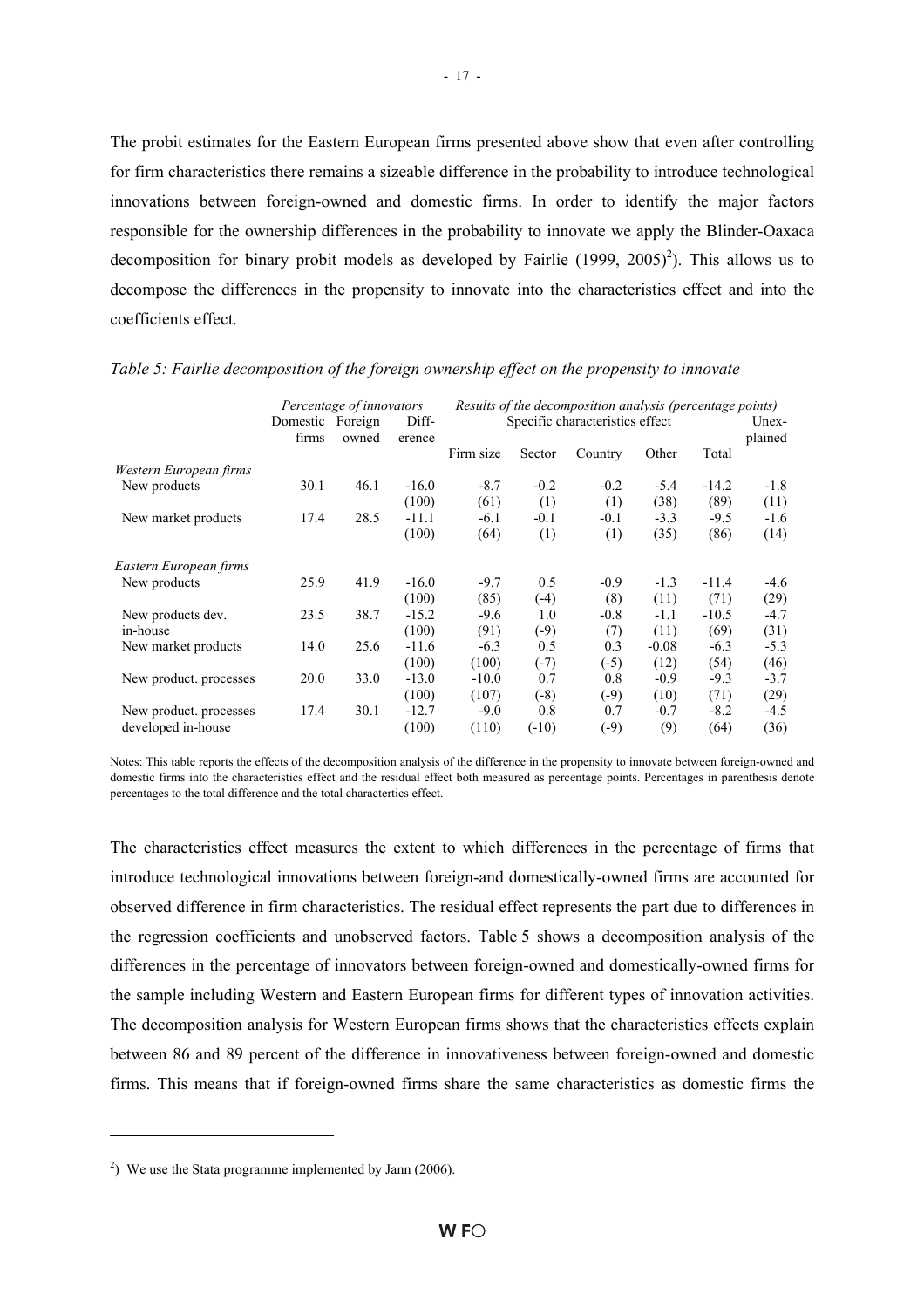observed difference in the innovation rate would be reduced significantly. For Eastern European firms, the characteristics effect explains between 54 and 71 percent of the difference in innovativeness between foreign and domestically-owned firms. As can be seen in Table 5, the firm size has the largest effect and accounts for between 6.3 and 10 percentage points of the gap ranging between 11.6 and 16 percentage points. The remaining factors, namely sector affiliation and country effects, only play marginal roles.

Tables 6 and 7 provide the marginal effects of the fractional logit models for the share of new products in turnover as well as the share of new market products in turnover based on the total sample. We also provide separate estimates for the Western European and Eastern European countries. We find that in the New EU Member States foreign-owned firms are significantly more innovative than domestic firms with marginal effects for the share of new products and market novelties of 0.024 and 0.011, respectively. However, for Western European countries foreign ownership is positive but not significantly different from zero. This also holds for the Austrian firms (Table 9). Other factors such as innovation input, innovation strategies, use of different innovation sources, firm size, sector affiliation and recent firm history (i.e. newly founded firms, mergers, and acquisitions) seem to be more important than foreign ownership in explaining innovation performance. For instance, firms that consider clients as a highly important source of innovation have on average a 6 percentage points higher share of new product sales. It is also interesting to note that the effects of clients are higher than that of any other external innovation source. The importance of clients as an innovation source is consistent with von Hippel (1988). Innovation success in terms of new products and market novelties is also significantly higher for firms that use fairs and exhibitions intensively as a source of innovation. Furthermore, we find that both indicators of innovation output are significantly negatively related to firm size. The highest innovation output is observed for the smallest quarter of firms in terms of turnover. For instance, in the case of the Western European countries, the share of new products in turnover in the largest firm size class is 7 percentage points lower than in the smallest firm size class.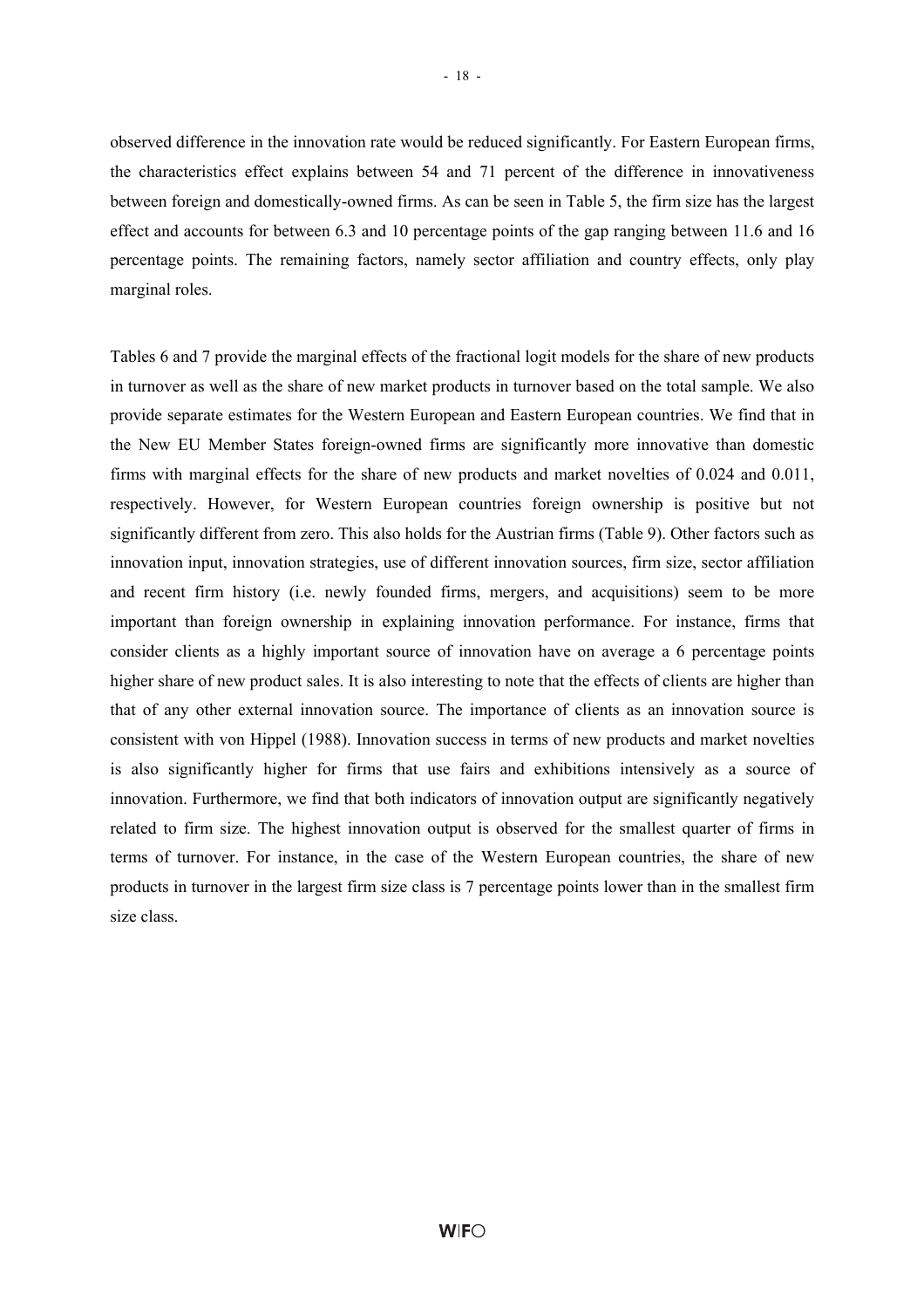|                                                                                                    | Total sample         |                    | Western Europe       |                    | Eastern Europe    |                  |
|----------------------------------------------------------------------------------------------------|----------------------|--------------------|----------------------|--------------------|-------------------|------------------|
|                                                                                                    | marg. eff.           | $\boldsymbol{z}$   | marg. eff.           | $\boldsymbol{z}$   | marg. eff.        | $\boldsymbol{z}$ |
| Foreign ownership                                                                                  | 0.019                | 2.89               | 0.008                | 0.87               | 0.024             | 2.73             |
| Innovation intensity                                                                               | 0.187                | 9.09               | 0.217                | 8.00               | 0.133             | 4.43             |
| Newly founded firm                                                                                 | 0.045                | 3.19               | 0.047                | 2.38               | 0.048             | 2.66             |
| Turnover growth due to mergers $\&$ acquisitions                                                   | 0.026                | 2.65               | 0.020                | 1.45               | 0.027             | 2.23             |
| Sales reduction due to closure<br>Firms most significant market: national market (ref. local)      | $-0.014$<br>$-0.004$ | $-0.87$<br>$-0.58$ | $-0.010$<br>$-0.004$ | $-0.36$<br>$-0.47$ | $-0.016$<br>0.007 | -1.15<br>0.90    |
| Firms most significant market: international market                                                | 0.026                | 3.60               | 0.027                | 2.50               | 0.030             | 3.58             |
| Firm size (Wald-test, p-value) (ref. 0th 25 th)                                                    | (0.000)              |                    | (0.001)              |                    | (0.001)           |                  |
| Firm size class turnover $(25 \text{ th to } 50 \text{ th})$                                       | $-0.003$             | $-0.37$            | $-0.004$             | $-0.37$            | $-0.002$          | $-0.25$          |
| Firm size class turnover (50 th to 75 th)                                                          | $-0.027$             | $-3.90$            | $-0.038$             | $-3.62$            | $-0.018$          | $-2.20$          |
| Firm size class turnover (75 th to 100 th)                                                         | $-0.050$             | $-6.81$            | $-0.073$             | $-6.62$            | $-0.028$          | $-3.27$          |
| Innovation strategies (Wald-test, p-value)                                                         | (0.000)              |                    | (0.000)              |                    | (0.001)           |                  |
| Intramural R&D                                                                                     | 0.016                | 2.78               | 0.010                | 1.17               | 0.010             | 1.48             |
| Extramural R&D                                                                                     | 0.005                | 0.89               | 0.007                | 0.86               | 0.005             | 0.69             |
| Acquisition of machinery and equipment                                                             | 0.027                | 5.05               | 0.015                | 2.07               | 0.025             | 3.54             |
| Acquisition of other external knowledge                                                            | 0.008                | 1.52               | 0.010                | 1.28               | 0.003             | 0.49             |
| Training                                                                                           | 0.012                | 2.26               | 0.016                | 2.15               | 0.006             | 0.90             |
| Market introduction of innovation                                                                  | 0.012                | 2.09               | 0.007                | 0.93               | 0.012             | 1.75             |
| Design and other preparation                                                                       | 0.006                | 1.05               | 0.009                | 1.15               | 0.000             | 0.04             |
| Innovation sources (ref. not relevant) (Wald-test, p-value:)<br>Fairs, exhibitions, low importance | (0.000)<br>0.022     |                    | (0.001)<br>0.007     |                    | (0.000)           |                  |
| Fairs, exhibitions, medium importance                                                              | 0.019                | 2.34<br>2.22       | 0.003                | 0.59<br>0.24       | 0.030<br>0.029    | 2.20<br>2.45     |
| Fairs, exhibitions, high importance                                                                | 0.044                | 4.04               | 0.024                | 1.76               | 0.051             | 3.35             |
| Conferences, meetings, journals, low importance                                                    | 0.001                | 0.12               | $-0.004$             | $-0.34$            | 0.001             | 0.05             |
| Conferences, meetings, journals, medium importance                                                 | 0.011                | 1.34               | 0.005                | 0.45               | 0.008             | 0.78             |
| Conferences, meetings, journals, high importance                                                   | 0.000                | 0.00               | $-0.003$             | $-0.23$            | $-0.003$          | $-0.23$          |
| Government research institutes, low importance                                                     | $-0.010$             | $-1.38$            | 0.001                | 0.13               | $-0.008$          | $-0.94$          |
| Government research institutes, medium importance                                                  | $-0.020$             | $-2.58$            | $-0.008$             | $-0.67$            | $-0.019$          | $-1.84$          |
| Government research institutes, high importance                                                    | $-0.033$             | $-3.08$            | $-0.031$             | $-2.01$            | $-0.022$          | -1.56            |
| Universities, low importance                                                                       | $-0.017$             | $-2.45$            | $-0.017$             | $-1.72$            | $-0.013$          | $-1.53$          |
| Universities, medium importance                                                                    | $-0.004$             | $-0.47$            | 0.002                | 0.21               | $-0.010$          | $-1.09$          |
| Universities, high importance                                                                      | 0.016                | 1.41               | 0.015                | 0.93               | 0.012             | 0.84             |
| Competitors, low importance                                                                        | $-0.010$             | $-1.48$            | $-0.010$             | $-1.01$            | $-0.013$          | -1.42            |
| Competitors, medium importance                                                                     | $-0.003$             | $-0.48$            | $-0.001$             | $-0.11$            | $-0.017$          | $-1.99$          |
| Competitors, high importance                                                                       | 0.000                | $-0.02$            | 0.007                | 0.56               | $-0.023$          | $-2.53$          |
| Clients, low importance                                                                            | 0.042<br>0.042       | 3.91               | 0.005<br>0.017       | 0.37<br>1.55       | 0.086<br>0.064    | 4.10             |
| Clients, medium importance<br>Clients, high importance                                             | 0.061                | 4.70<br>6.37       | 0.030                | 2.63               | 0.093             | 4.13<br>5.13     |
| Suppliers, low importance                                                                          | 0.017                | 2.08               | $-0.005$             | $-0.47$            | 0.035             | 2.72             |
| Suppliers, medium importance                                                                       | 0.022                | 3.02               | $-0.004$             | $-0.40$            | 0.041             | 3.79             |
| Suppliers, high importance                                                                         | 0.027                | 3.20               | 0.005                | 0.49               | 0.036             | 2.89             |
| Internal sources, low importance                                                                   | 0.071                | 4.85               | $-0.026$             | $-1.68$            | 0.093             | 4.22             |
| Internal sources, medium importance                                                                | 0.068                | 6.03               | $-0.008$             | $-0.59$            | 0.073             | 4.66             |
| Internal sources, high importance                                                                  | 0.090                | 8.07               | 0.013                | 1.02               | 0.110             | 6.15             |
| Sector effects (ref. consumer manuf.) (Wald-test, p-value)                                         | (0.000)              |                    | (0.002)              |                    | (0.000)           |                  |
| Mining & energy                                                                                    | $-0.068$             | $-5.01$            | $-0.075$             | $-3.30$            | $-0.044$          | $-3.08$          |
| Intermediate manufacturing                                                                         | $-0.026$             | $-4.02$            | $-0.038$             | $-3.86$            | $-0.007$          | $-0.92$          |
| Investment manufacturing                                                                           | 0.019                | 2.71               | 0.033                | 3.16               | 0.004             | 0.49             |
| Iistributive trade                                                                                 | $-0.021$             | $-2.36$            | $-0.022$             | $-1.47$            | $-0.008$          | $-0.90$          |
| Transport & financial intermediation                                                               | $-0.005$             | $-0.47$            | $-0.010$             | $-0.66$            | 0.001             | 0.08             |
| <b>Business services</b>                                                                           | 0.039                | 4.00               | 0.049                | 3.47               | 0.031             | 2.43             |
| Country effects (ref. countr. BE or CZ) (Wald-test, p-value)                                       | (0.000)              |                    | (0.001)              |                    | (0.000)           |                  |
| Czech Republic<br>Germany                                                                          | $-0.015$<br>0.043    | $-1.33$<br>3.54    | 0.057                | 4.08               |                   |                  |
| Estonia                                                                                            | 0.140                | 8.31               |                      |                    | 0.074             | 6.33             |
| Spain                                                                                              | 0.142                | 10.62              | 0.148                | 10.82              |                   |                  |
| Greece                                                                                             | 0.131                | 6.50               | 0.144                | 6.72               |                   |                  |
| Hungary                                                                                            | 0.036                | 1.69               |                      |                    | 0.004             | 0.29             |
| Norway                                                                                             | 0.038                | 3.16               | 0.041                | 2.96               |                   |                  |
| Portugal                                                                                           | 0.097                | 5.72               | 0.108                | 5.80               |                   |                  |
| Lithuania                                                                                          | 0.168                | 8.33               |                      |                    | 0.109             | 6.64             |
| Latvia                                                                                             | 0.085                | 4.27               |                      |                    | 0.039             | 2.71             |
| Slovakia                                                                                           | 0.031                | 1.81               |                      |                    | $-0.001$          | $-0.12$          |
| Number of observations                                                                             | 11,407               |                    | 6,403                |                    | 5,004             |                  |
| $R^2$                                                                                              | 0.195                |                    | 0.110                |                    | 0.294             |                  |
| $R^2$ due to country effects/ $R^2$ due to sector effects                                          | 0.101/0.036          |                    | 0.025/0.038          |                    | 0.151/0.023       |                  |

#### *Table 6: Fractional logit model estimates for the share of turnover with new products*

Notes: z-values are based on heteroscedasticity consistent standard errors.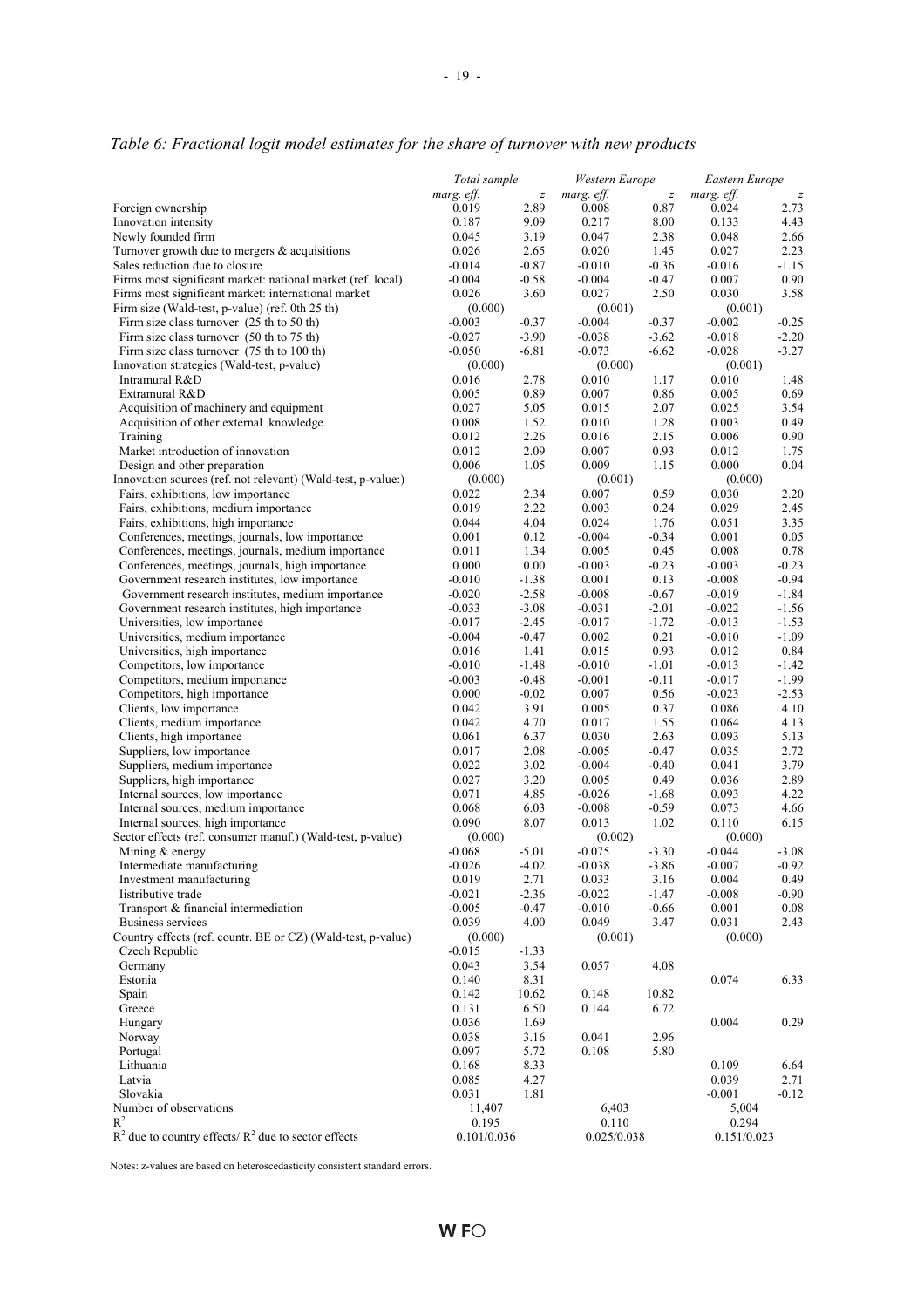|                                                                                                      | Total sample         |                          | Western Europe     |                          | Eastern Europe     |                          |
|------------------------------------------------------------------------------------------------------|----------------------|--------------------------|--------------------|--------------------------|--------------------|--------------------------|
| Foreign ownership                                                                                    | marg eff.<br>0.012   | $\boldsymbol{z}$<br>2.78 | marg eff.<br>0.009 | $\boldsymbol{z}$<br>1.55 | marg eff.<br>0.011 | $\boldsymbol{z}$<br>2.02 |
| Innovation intensity                                                                                 | 0.090                | 8.35                     | 0.105              | 7.35                     | 0.070              | 4.27                     |
| Newly founded firm                                                                                   | 0.029                | 2.79                     | 0.057              | 3.39                     | 0.006              | 0.55                     |
| Turnover growth due to mergers $\&$ acquisitions                                                     | 0.021                | 2.97                     | 0.014              | 1.49                     | 0.025              | 2.76                     |
| Sales reduction due to closure                                                                       | $-0.005$             | $-0.56$                  | $-0.014$           | $-0.90$                  | 0.000              | $-0.04$                  |
| Firms most signific. market (ref. local) (Wald-test, p-value)                                        | (0.000)              |                          | (0.050)            |                          | (0.020)            |                          |
| National market                                                                                      | 0.000                | 0.02                     | 0.000              | 0.06                     | 0.002              | 0.34                     |
| International market                                                                                 | 0.013                | 2.74                     | 0.014              | 1.93                     | 0.011              | 2.15                     |
| Firm size (Wald-test, p-value:) (ref. 0th 25 th)                                                     | (0.000)              |                          | (0.001)            |                          | (0.010)            |                          |
| Firm size class turnover (25 th to 50 th)                                                            | 0.001                | 0.12                     | $-0.001$           | $-0.19$                  | 0.003              | 0.45                     |
| Firm size class turnover (50 th to 75 th)                                                            | $-0.009$             | $-2.04$                  | $-0.012$           | $-1.75$                  | $-0.007$           | $-1.44$                  |
| Firm size class turnover (75 th to 100 th)                                                           | $-0.023$             | $-4.83$                  | $-0.034$           | $-4.66$                  | $-0.012$           | $-2.23$                  |
| Innovation strategies (Wald-test, p-value)                                                           | (0.000)              |                          | (0.000)            |                          | (0.001)            |                          |
| Intramural R&D                                                                                       | 0.015                | 3.97                     | 0.020              | 3.54                     | 0.005              | 1.22                     |
| Extramural R&D                                                                                       | 0.002                | 0.55                     | 0.003              | 0.67                     | 0.001              | 0.25                     |
| Acquisition of machinery and equipment                                                               | 0.007                | 1.97                     | 0.004              | 0.83                     | 0.005              | 1.16                     |
| Acquisition of other external knowledge                                                              | 0.004                | 1.28                     | 0.002              | 0.43                     | 0.004              | 1.02                     |
| Training                                                                                             | 0.007                | 1.79                     | 0.008              | 1.63                     | 0.004              | 0.81                     |
| Market introduction of innovation                                                                    | 0.015                | 3.93                     | 0.014              | 2.57                     | 0.014              | 2.92                     |
| Design and other preparation                                                                         | 0.005                | 1.41                     | 0.011              | 2.11                     | $-0.002$           | $-0.57$                  |
| Innovation sources (ref. not relevant) (Wald-test, p-value)                                          | (0.000)              |                          | (0.001)            |                          | (0.000)            |                          |
| Fairs, exhibitions, low importance                                                                   | 0.012                | 1.85                     | 0.001              | 0.09                     | 0.023              | 2.22                     |
| Fairs, exhibitions, medium importance                                                                | 0.013                | 2.11                     | 0.006              | 0.72                     | 0.019              | 2.13                     |
| Fairs, exhibitions, high importance                                                                  | 0.017                | 2.30                     | 0.012              | 1.30                     | 0.019              | 1.83                     |
| Conferences, meetings, journals, low importance                                                      | $-0.003$             | $-0.63$                  | $-0.002$           | $-0.23$                  | $-0.008$           | $-1.48$                  |
| Conferences, meetings, journals, medium importance                                                   | 0.000                | $-0.01$                  | 0.003              | 0.43                     | $-0.007$           | $-1.30$                  |
| Conferences, meetings, journals, high importance                                                     | 0.002                | 0.23                     | 0.003              | 0.35                     | $-0.004$           | $-0.52$                  |
| Government research institutes, low importance                                                       | $-0.001$             | $-0.24$<br>$-0.74$       | 0.001              | 0.19<br>0.21             | 0.001              | 0.17<br>$-0.64$          |
| Government research institutes, medium importance<br>Government research institutes, high importance | $-0.004$<br>$-0.006$ | $-0.83$                  | 0.002<br>$-0.013$  | $-1.37$                  | $-0.004$<br>0.006  | 0.55                     |
| Universities, low importance                                                                         | $-0.008$             | $-1.74$                  | $-0.006$           | $-1.00$                  | $-0.007$           | $-1.36$                  |
| Universities, medium importance                                                                      | $-0.004$             | $-0.76$                  | 0.004              | 0.52                     | $-0.009$           | $-1.72$                  |
| Universities, high importance                                                                        | 0.004                | 0.58                     | 0.010              | 0.93                     | $-0.006$           | $-0.73$                  |
| Competitors, low importance                                                                          | $-0.008$             | $-1.77$                  | $-0.011$           | $-1.85$                  | $-0.002$           | $-0.40$                  |
| Competitors, medium importance                                                                       | $-0.012$             | $-2.93$                  | $-0.020$           | $-3.59$                  | $-0.004$           | $-0.82$                  |
| Competitors, high importance                                                                         | $-0.015$             | $-3.20$                  | $-0.020$           | $-3.06$                  | $-0.012$           | $-2.12$                  |
| Clients, low importance                                                                              | 0.012                | 1.69                     | $-0.007$           | $-0.93$                  | 0.032              | 2.33                     |
| Clients, medium importance                                                                           | 0.011                | 1.84                     | 0.005              | 0.73                     | 0.013              | 1.42                     |
| Clients, high importance                                                                             | 0.023                | 3.54                     | 0.012              | 1.68                     | 0.028              | 2.48                     |
| Suppliers, low importance                                                                            | 0.010                | 1.80                     | $-0.004$           | $-0.60$                  | 0.024              | 2.47                     |
| Suppliers, medium importance                                                                         | 0.009                | 1.84                     | $-0.002$           | $-0.35$                  | 0.019              | 2.49                     |
| Suppliers, high importance                                                                           | 0.018                | 2.96                     | 0.004              | 0.59                     | 0.028              | 2.82                     |
| Internal sources, low importance                                                                     | 0.020                | 1.96                     | $-0.026$           | $-2.95$                  | 0.028              | 1.93                     |
| Internal sources, medium importance                                                                  | 0.025                | 3.13                     | $-0.013$           | $-1.52$                  | 0.030              | 2.73                     |
| Internal sources, high importance                                                                    | 0.036                | 4.54                     | $-0.002$           | $-0.29$                  | 0.047              | 3.55                     |
| Industry dummy var. (ref. cons. manuf.) (Wald-test, p-value)                                         | (0.000)              |                          | (0.001)            |                          | (0.000)            |                          |
| Mining & energy                                                                                      | $-0.033$             | $-4.01$                  | $-0.035$           | $-2.27$                  | $-0.022$           | $-2.98$                  |
| Intermediate manufacturing                                                                           | $-0.010$             | $-2.26$                  | $-0.011$           | $-1.72$                  | $-0.005$           | $-1.10$                  |
| Investment manufacturing                                                                             | 0.011                | 2.26                     | 0.015              | 2.15                     | 0.007              | 1.33                     |
| Distributive trade                                                                                   | $-0.004$             | $-0.64$                  | $-0.007$           | $-0.70$                  | 0.001              | 0.18                     |
| Transport & financial intermediation                                                                 | $-0.004$             | $-0.60$                  | 0.001              | 0.11                     | $-0.007$           | $-1.04$                  |
| <b>Business services</b>                                                                             | 0.022                | 3.24                     | 0.028              | 2.78                     | 0.018              | 2.01                     |
| Country dummy v. (ref. count. BE, CZ) (Wald-test, p-value)                                           | (0.000)              |                          | (0.001)            |                          | (0.000)            |                          |
| Czech Republic                                                                                       | $-0.008$             | $-1.01$                  |                    |                          |                    |                          |
| Germany                                                                                              | $-0.004$             | $-0.52$                  | $-0.002$           | $-0.28$                  |                    |                          |
| Estonia<br>Spain                                                                                     | 0.140                | 7.34                     |                    |                          | 0.078              | 6.27                     |
|                                                                                                      | 0.038<br>0.070       | 4.43                     | 0.043              | 4.48                     |                    |                          |
| Greece<br>Hungary                                                                                    | 0.000                | 4.35<br>0.02             | 0.078              | 4.31                     | $-0.007$           | $-0.97$                  |
| Norway                                                                                               | $-0.002$             | $-0.21$                  | $-0.001$           | $-0.13$                  |                    |                          |
| Portugal                                                                                             | 0.090                | 5.89                     | 0.104              | 6.06                     |                    |                          |
| Lithuania                                                                                            | 0.126                | 6.54                     |                    |                          | 0.079              | 5.81                     |
| Latvia                                                                                               | 0.098                | 4.67                     |                    |                          | 0.060              | 3.95                     |
| Slovakia                                                                                             | 0.090                | 4.73                     |                    |                          | 0.046              | 4.05                     |
| Number of observations                                                                               | 10,617               |                          | 6,146              |                          | 4,471              |                          |
| $R^2$                                                                                                |                      |                          |                    |                          |                    |                          |
|                                                                                                      | 0.133                |                          | 0.087              |                          | 0.211              |                          |

*Table 7: Estimates of the fractional logit model for the share of turnover with market novelties* 

 $R^2$  due to country effects/ $R^2$ due to sector effects  $0.065/0.020$   $0.016/0.022$   $0.131/0.015$ 

Notes: z-values are based on heteroscedasticity consistent standard errors.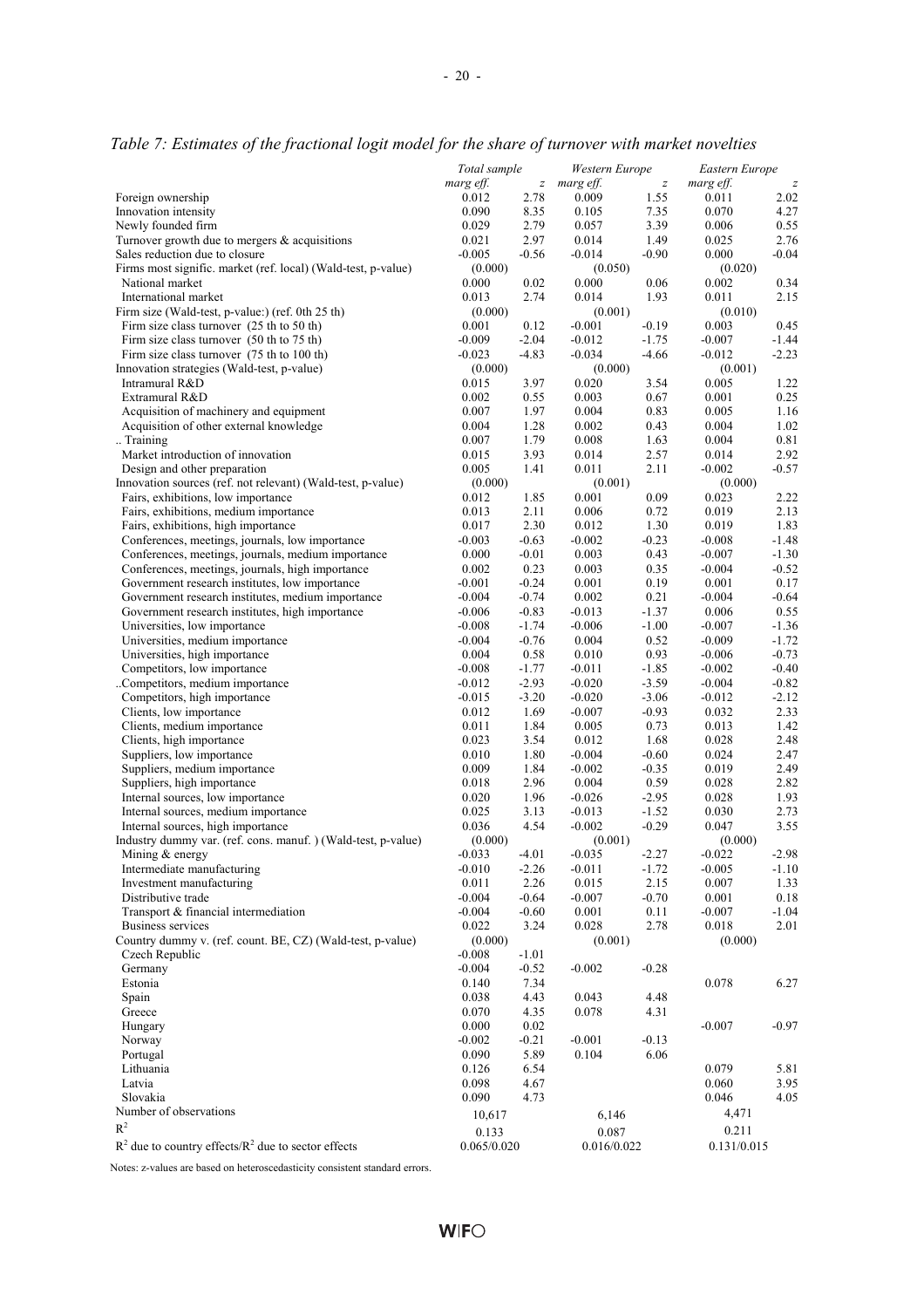Furthermore, we find that the share of new products with market novelties is significantly higher in firms that act successfully on international markets. It is also noteworthy that young firms have a significantly higher share of new products and new market products in total turnover. This also holds true for the share of new market products. Regarding industry affiliation, Wald-tests indicate that industry effects are jointly significant at the 1 percent level. In particular, we find that firms in business services and investment manufacturing have the highest share of new market products as well as products that are new to the firm.

It is interesting to look at the sources of the gap in the share of innovative sales between foreign-owned and domestic firms. To quantify this effect, we use a variant of the Oaxaca and Blinder decomposition as developed by Oaxaca and Ransom (1994) that decomposes the gap into the characteristics component (i.e. contributions from group differences in the variables) and into the "unexplained" component resulting from differences in the coefficients. Table 8 shows that the difference in the share of innovative sales between foreign and domestic firms of approx. 2.4 percentage points is mainly due to differences in the unexplained factors and to a smaller extent to differences in the characteristics. For the share of market novelties we find similar results.

| Table 8: Results of the Blinder-Oaxaca decomposition analysis for the sample of |  |
|---------------------------------------------------------------------------------|--|
| Eastern European firms                                                          |  |

|                                | Domestic<br>firms | Foreign-<br>owned | Difference | Coefficients<br>effect | Characteristics<br>effect |
|--------------------------------|-------------------|-------------------|------------|------------------------|---------------------------|
| Share of new products in %     | 16.6              | 19.0              | $-2.4$     | $-1.8$                 | $-0.6$                    |
|                                |                   |                   | (100)      | (73)                   | (27)                      |
| Share of market novelties in % | 8.2               | 9.5               | $-1.3$     | $-1.1$                 | $-0.2$                    |
|                                |                   |                   | (100)      | (84)                   | (16)                      |

Notes: The figures indicate the part of the gap explained by the characteristics and residual effect measured in percentage points. Percentages in parenthesis denote percentages to the total difference.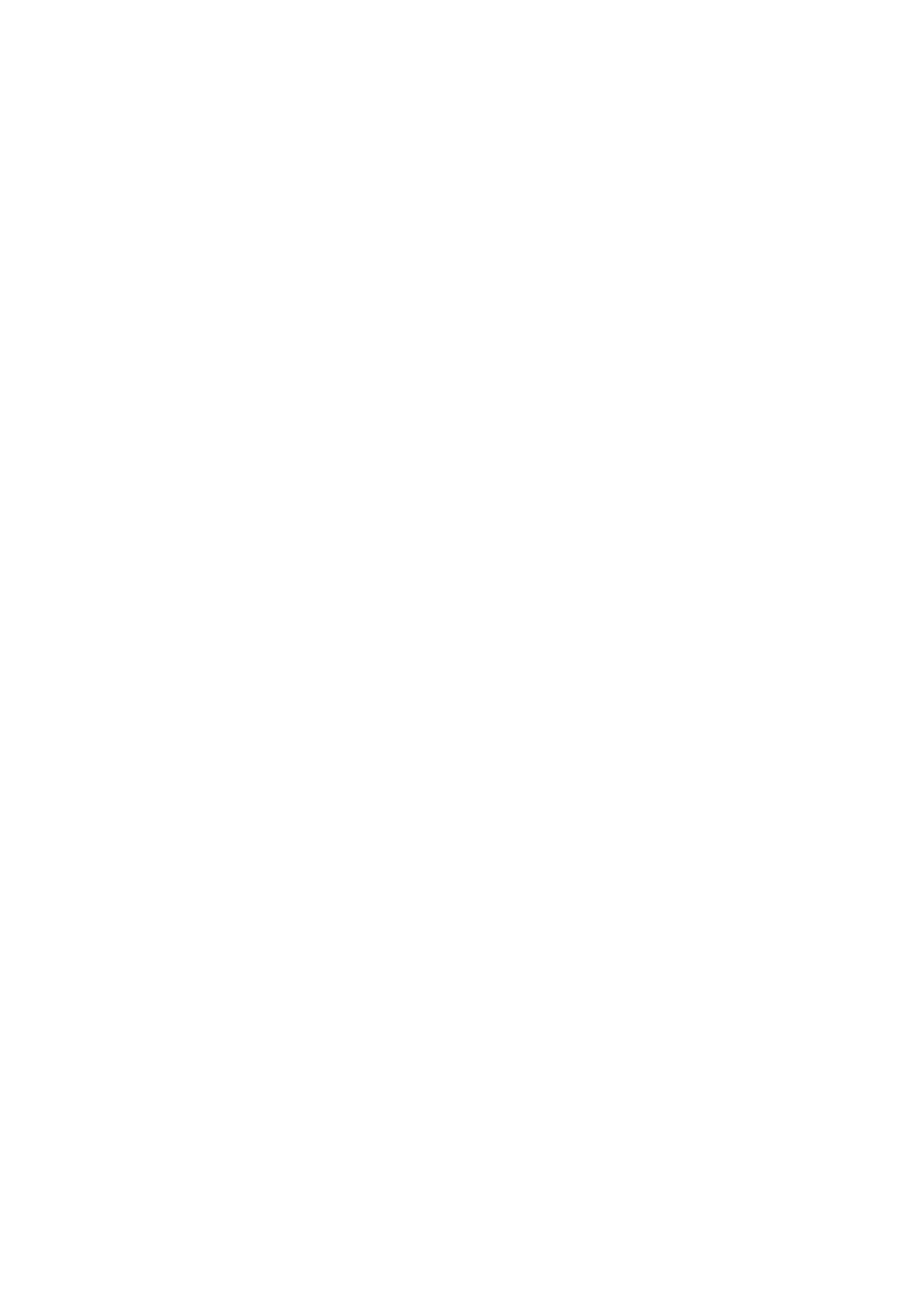In the present study we investigate the relationship between foreign ownership and innovation activities using the micro-aggregated data of the third Community Innovation Survey including 12 European countries. First, we provided evidence for the effects of foreign ownership on the propensity to innovate distinguishing between five different types of innovation (i.e. introduction of new products, introduction of market novelties, and the introduction of new production processes, distinguishing between those developed in-house and externally). We controlled for a large number of firm characteristics, including sector affiliation, firm size and exporting. For the New EU Member States we find that the probability to innovate is significantly higher for foreign-owned firms than for domestic firms regardless of the type of innovation activities. For the group of Western European countries we find that foreign ownership is also positive but only marginally significant. For the New EU Member States the decomposition of the differences in the percentage of innovating firms between foreign-owned and domestic firms reveals that the differences are mainly due to different firm characteristics rather than to differences in unexplained coefficients. In particular, the dominance of foreign-owned firms in the largest firm size group is the main factor contributing to the ownership gap in the percentage of innovators.

Secondly, we investigated the link between foreign ownership and the turnover with innovative products. In particular, the share of new products in turnover as well as the share of market novelties can be explained by factors such as the amount and type of innovation input activities, use of different innovation sources, firm characteristics (e.g. firm size, newly founded firms, foreign ownership, recent mergers and acquisitions) and country effects. The empirical model used in this study is a fractional logit model that accounts for the fact that the dependent variable is bounded by definition between 0 and 1. For the New EU Member States foreign-owned firms are significantly more innovative than domestic firms. Using a variant of the Blinder-Oaxaca decomposition analysis developed by Oaxaca and Ransom (1994) we find that the difference in the share of innovative sales between foreign-owned and domestic firms is mainly due to differences in the estimated coefficients and not to differences in firm characteristics. Furthermore, we find that innovation output depends significantly on firm size, innovation strategy, innovation sources, and sector affiliation. It is interesting to note that the impact of firm size on innovation output follows exactly the opposite to what we have observed for the relationship between firm size and the propensity to innovate. In particular, we find that the share of innovative sales decreases with firm size, while the propensity to innovate increases with firm size. Furthermore, innovation success, measured by innovative sales, rises significantly with the innovation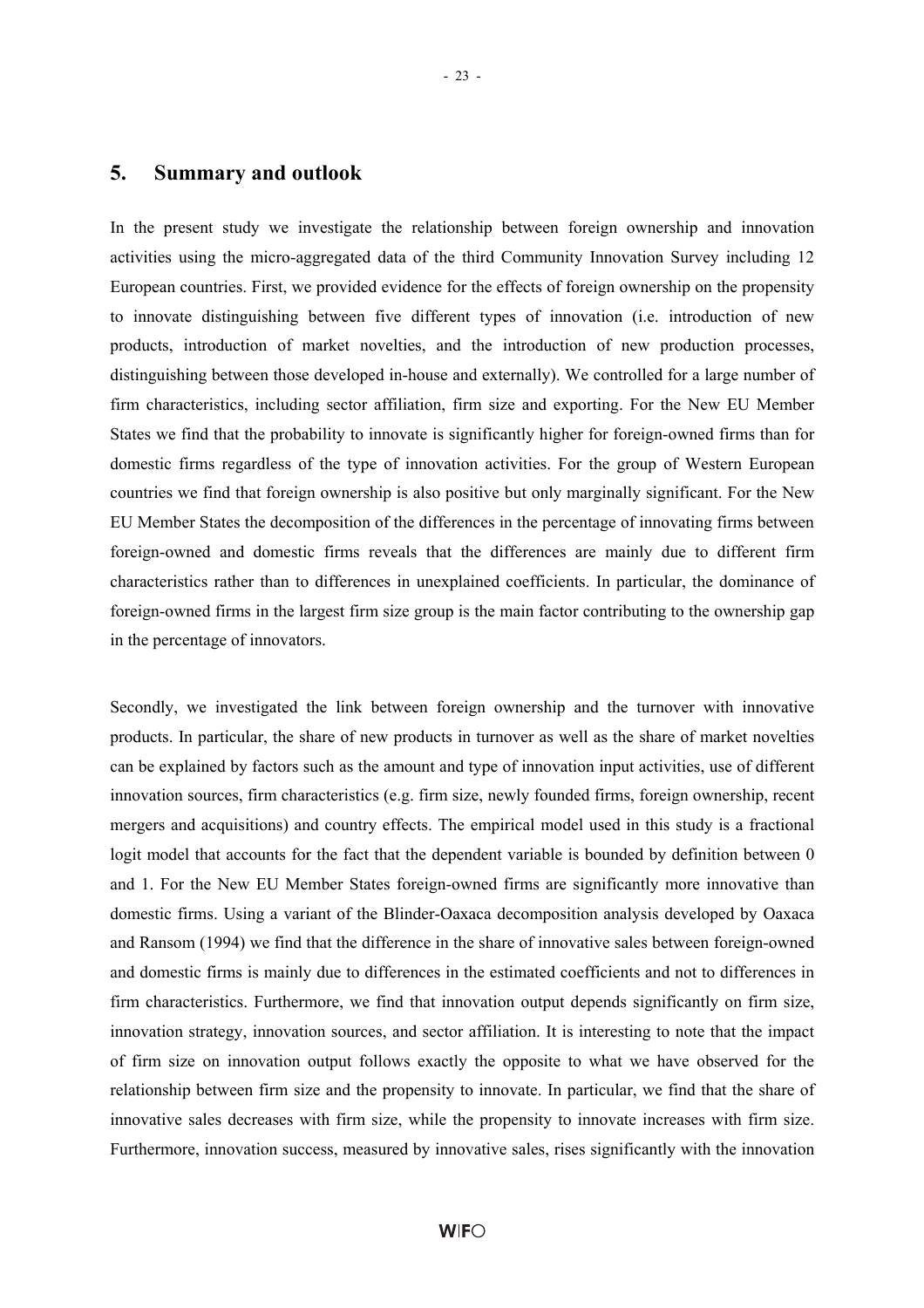effort. However, innovation output not only depends on investment in innovation effort but also on the type of innovation activities. Internal R&D activities, acquisition of new machinery, training related innovation expenditures and activities with respect to the market introduction of innovation are crucial factors for the firm's innovative success.

Overall we can conclude that for the New EU Member States, foreign-owned firms are more innovative in terms of the share of new products or market novelties but not with respect to the probability to innovate. For the group of Western European countries we find that foreign ownership is not an important determinant of innovation output. A possible reason for the difference between the firms in Eastern and Western European countries is that the average age of the foreign-owned firms is lower in the New EU Member States than in Western European countries. However, this result should be treated with some caution due to the fact that the number of Western European countries included in our study is quite limited. More research in this area is needed before arriving at any definitive conclusions.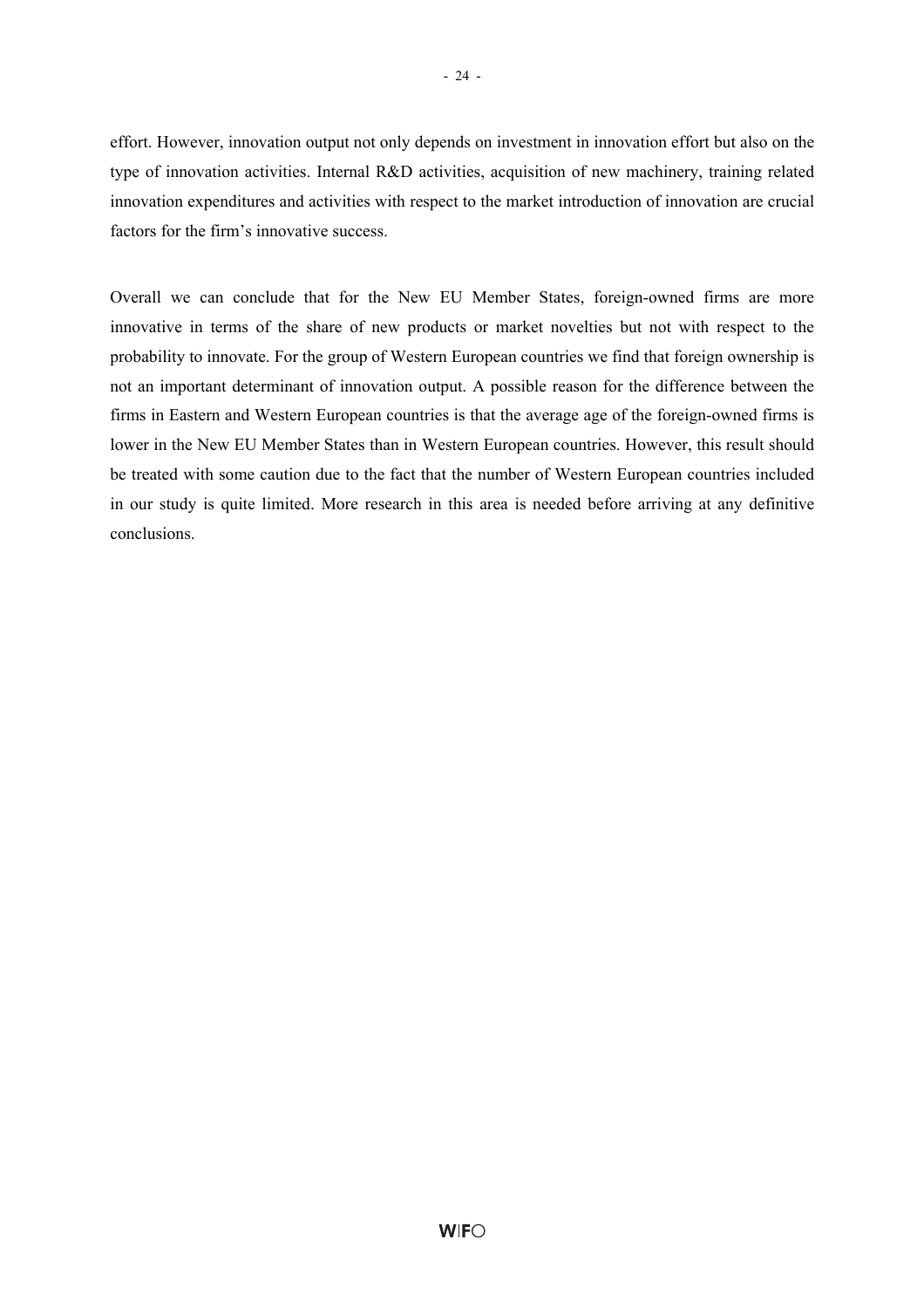#### **6. References**

- Acs, Z. J. and Audretsch, D. B. (1987), 'Innovation, Market Structure and Firm Size', Review of Economics and Statistics, 69, pp. 567-575.
- Acs, Z. J. and Audretsch, D. B. (1988), 'Innovation in Large and Small Firms: An Empirical Analysis', American Economic Review, 78, pp. 678-690.
- Balcet, G. and Evangelista, R. (2005), 'Global technology: Innovation Strategies of Foreign Affiliates in Italy', Transnational Corporations, 14, 2, pp. 53-92.
- Brouwer, E. and Kleinknecht, A. (1996) 'Firm Size, Small Business Presence and Sales of Innovative Products: A Micro-Econometric Analysis', Small Business Economics, 8, 3, pp. 189-201.
- Cohen, W. M. and Klepper, S. (1996), 'Firm Size and the Nature of Innovation within Industries: The Case of Process and Product R&D', The Review of Economics and Statistics, 78 , 2, pp. 232-43.
- Cohen, W. M. and Levin, R. C (1989). 'Empirical Studies of Innovation and Market Structure', in Schmalensee, R. and Willig, R. D. (eds), Handbook of Industrial Organization, Vol. II, Amsterdam: North-Holland.
- Cohen, W. (1995), 'Empirical Studies of Innovative Activity' in P. Stoneman (ed.), Handbook of the Economics of Innovation and Technological Change, Basil Blackwell, Oxford,
- European Commission and Eurostat (2004), Innovation in Europe. Results for the EU, Iceland and Norway. Data 1998-2001, Luxembourg EUR-OP.
- Fairlie, R. (1999), 'The Absence of the African-American Owned Business: An Analysis of the Dynamics of Self-Employment', Journal of Labor Economics, 17, 1, pp. 80-108.
- Fairlie, R. (2005), 'An extension of the Blinder-Oaxaca decomposition technique to logit and probit models', Journal of Economic and Social Measurement, 30, 305-316.
- Frenz, M. and Ietto-Gillies, G. (2007), 'Does Multinationality Affect the Propensity to Innovate? An Analysis of the Third UK Community Innovation Survey', International Review of Applied Economics, 21, 1, pp. 99-117.
- Griffith R., Redding, S. and Simpson, H. (2004), 'Foreign Ownership and Productivity: New Evidence from the Service Sector and the R&D Lab', CEP Discussion Papers dp0649, Centre for Economic Performance, LSE.
- Griffith R., Huergo E., Mairesse, J. and Peters, B. (2006) 'Innovation and Productivity Across Four European Countries', Oxford Review of Economic Policy, 22, 4, pp. 483-498.
- Jann, B. (2006), 'Fairlie Nonlinear decomposition of binary outcome differentials' Software module available in Stata.
- Janz, N., Lööf, H. and Peters, B. (2004), 'Firm-Level Innovation and Productivity Is there a Common Story Across Countries?', Problems and Perspectives in Management, 2, pp. 184-204.
- Kleinknecht, A., van Montfort, K. and Brouwer, E. (2002), 'The Non-Trivial Choice Between Innovation Indicators', Economics of Innovation and New Technology, 11, 2, pp. 109–121.
- Morrison, P. D., Roberts, J. H. and von Hippel, E. (2000), 'Determinants of User Innovation and Innovation Sharing in a Local Market', Management Science, 46, 12, pp. 1513-1527.
- Oaxaca, R. and Ransom, M. (1994), 'On Discrimination and the Decomposition of Wage Differentials', Journal of Econometrics 61, 5-21.
- OECD (1998), Internationalisation of Industrial R&D: Patterns and Trends, OECD, Paris.
- OECD Science, Technology and Industry Scoreboard (2003), Towards a knowledge-based economy, Paris.
- Papke, L. E. and Woolridge, J. M. (1996) 'Econometric Models for Fractional Response Variables with an Application to 401(k) Participation Rates', Journal of Applied Econometrics, 11, 4, pp. 619-632.
- Pavitt, K., Robinson, M. and Townsend, J. (1987), 'The Size Distribution of Innovating Firms in the UK: 1945-1983', The Journal of Industrial Economics, 35, 3, pp. 297-316.
- Sadowski, B. M. and Sadowski-Rasters, G. (2006), 'On the Innovativeness of Foreign Affiliates: Evidence from Companies in The Netherlands', Research Policy, 35, 3, pp. 447-462.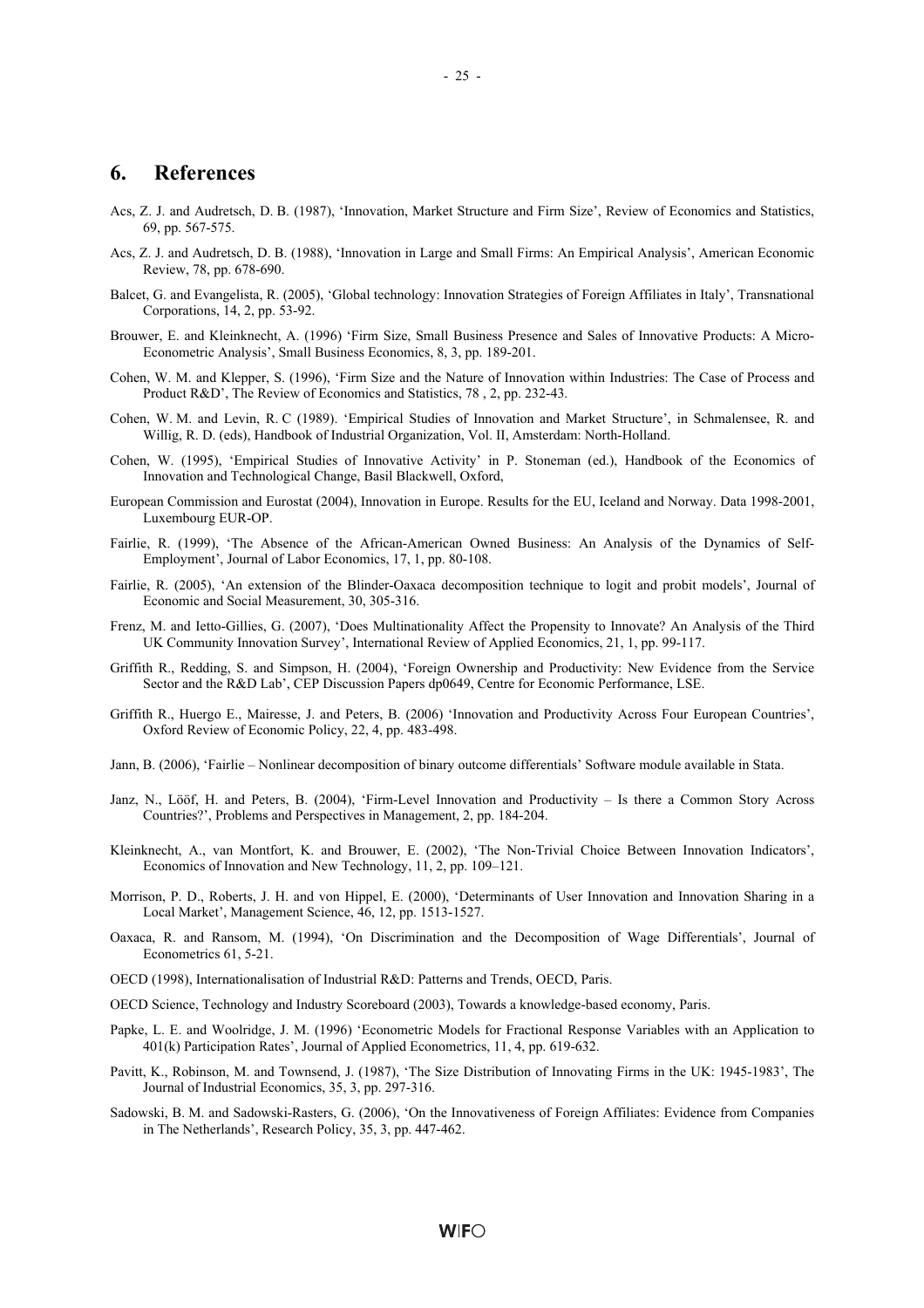Veugelers, R. and Cassiman, B. (1999), 'Make or Buy in Innovation Strategies: Evidence from Belgian Manufacturing Firms', Research Policy, 28, pp. 63–80.

von Hippel, E. (1988), The Sources of Innovation, New York: Oxford University Press.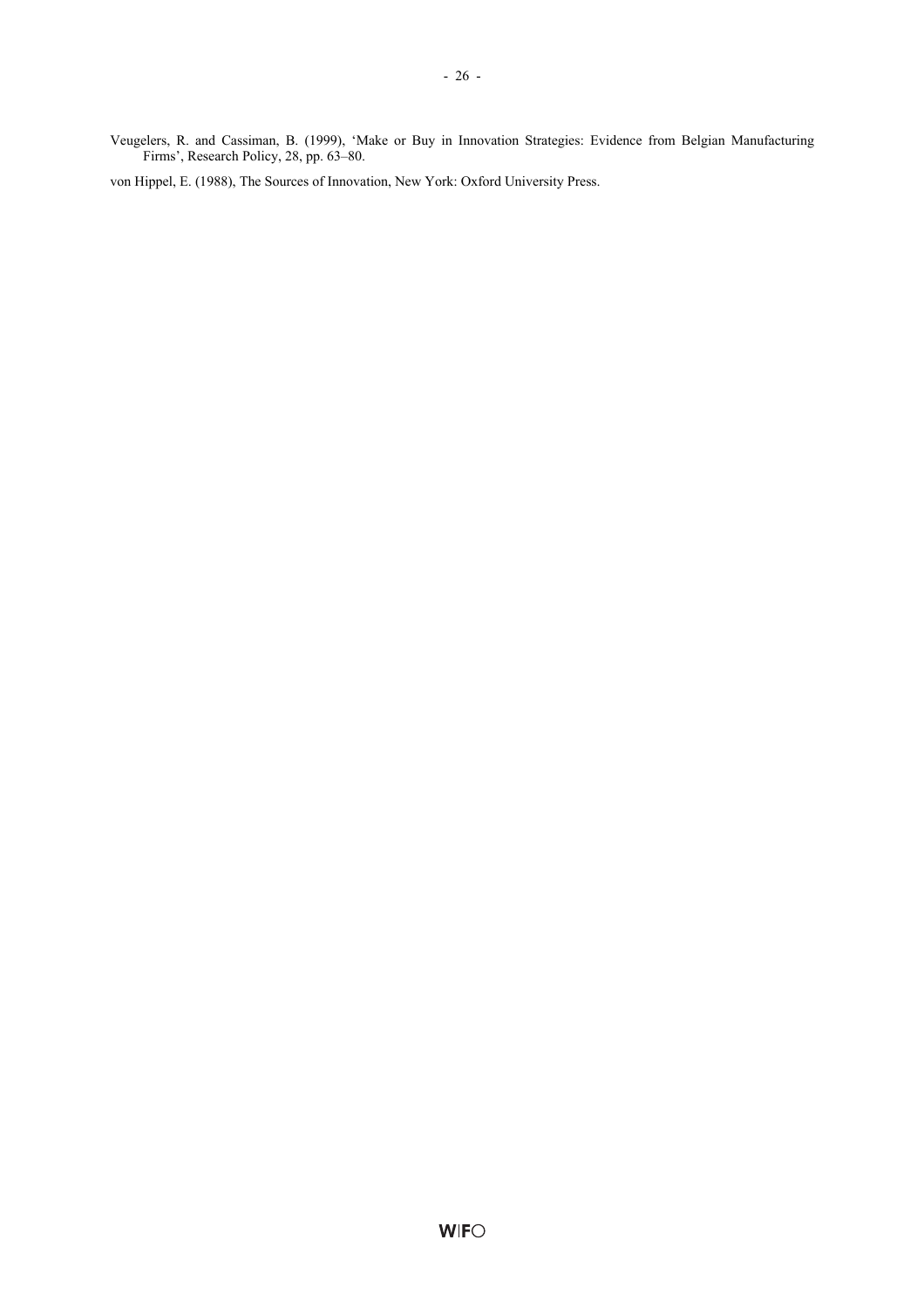### **7. Appendix**





Notes: The number for Austria is estimated. Source: OECD MSTI, own calculations.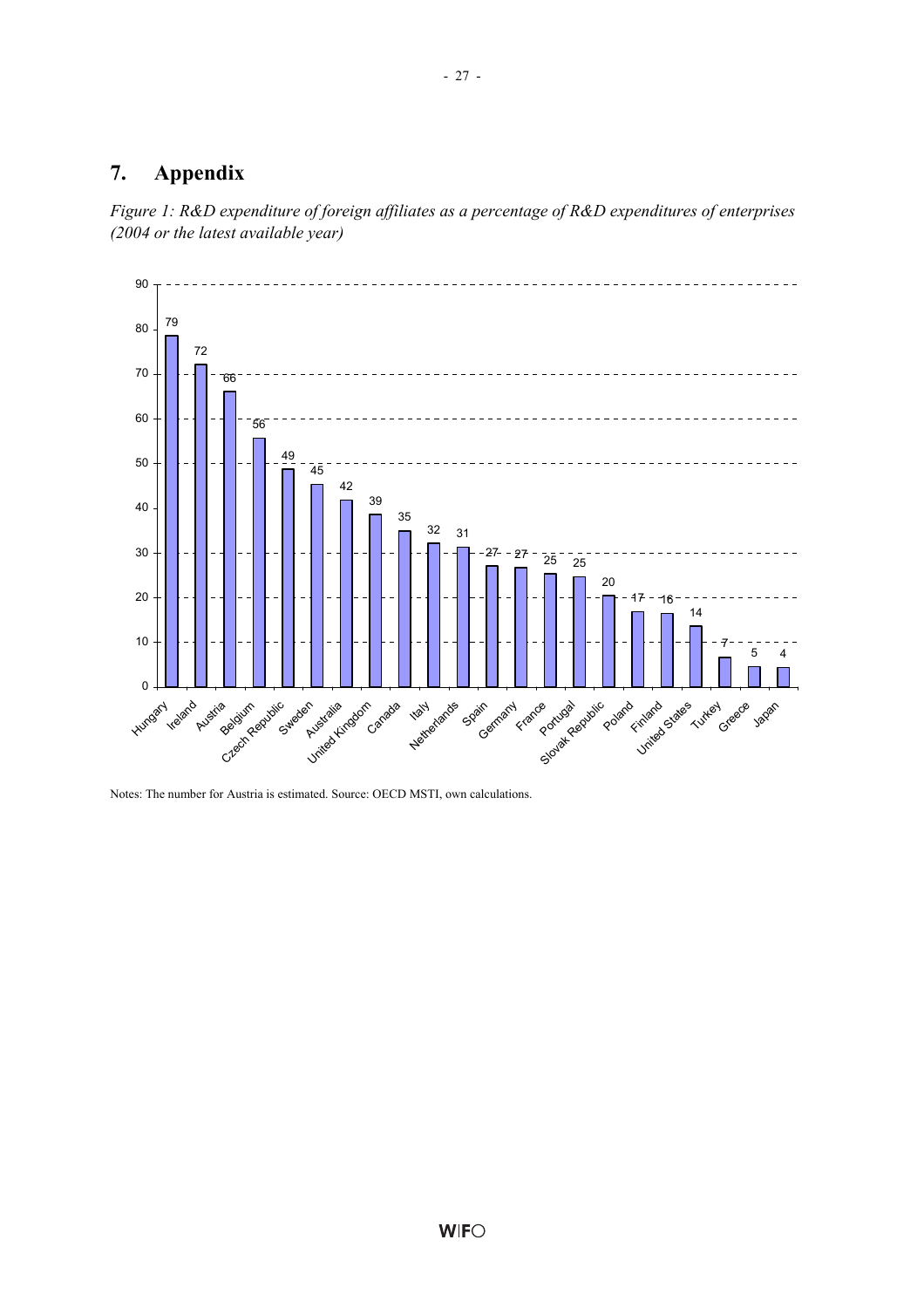

*Figure 2: Percentage of firms with new products for domestic and foreign-owned firms by country* 

Source: CIS 3 micro-aggregated data and Austrian CIS 3 data. Data refers to the period 1998-2000.





Source: CIS 3 micro-aggregated data and Austrian CIS 3 data. Data refers to the period 1998-2000.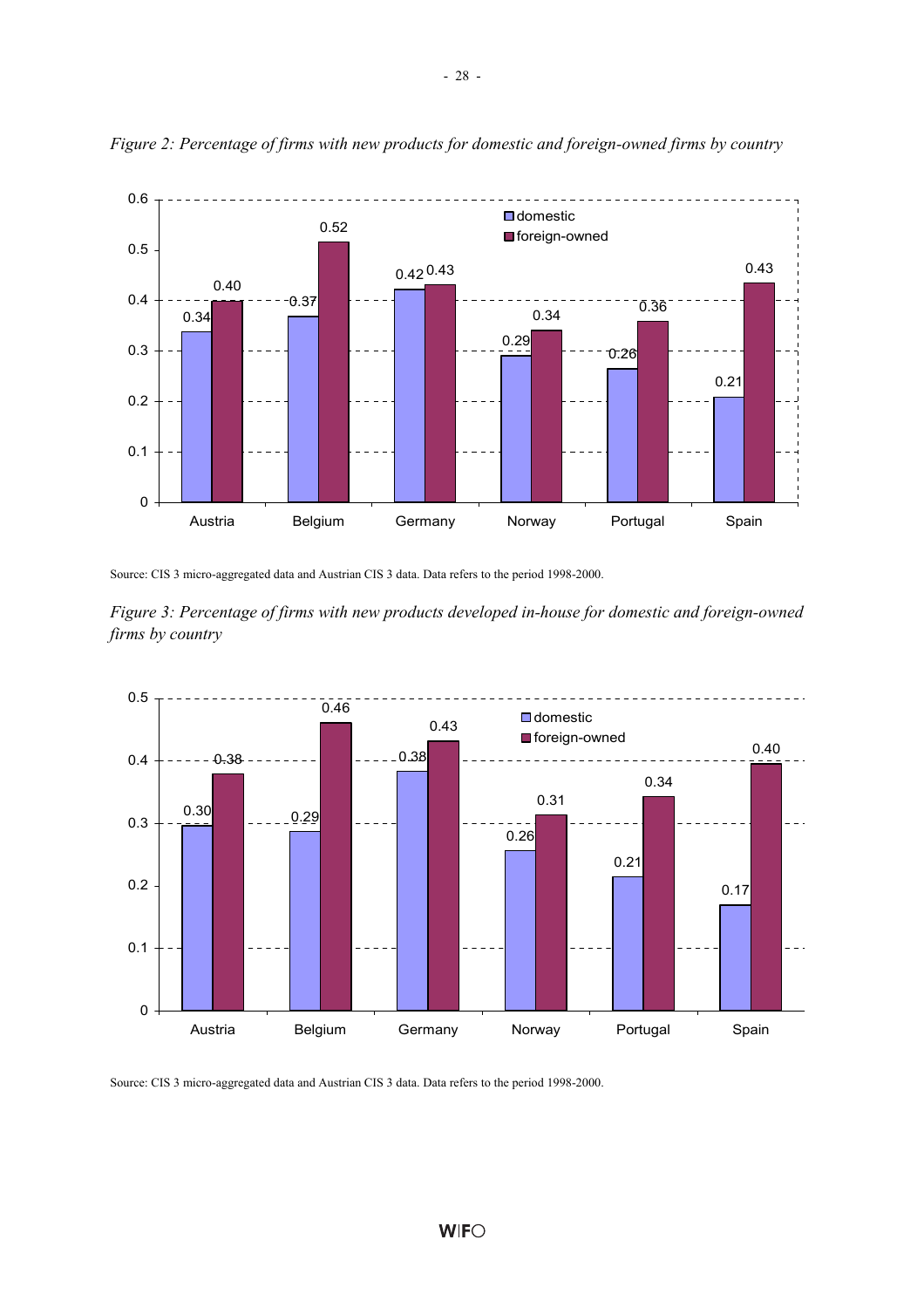

*Figure 4: Percentage of firms with new production processes for domestic and foreign-owned firms by country* 

Source: CIS 3 micro-aggregated data and Austrian CIS 3 data. Data refers to the period 1998-2000.

*Figure 5: Percentage of firms with new production processes developed in-house for domestic and foreign-owned firms by country* 



Source: CIS 3 micro-aggregated data and Austrian CIS 3 data. Data refers to the period 1998-2000.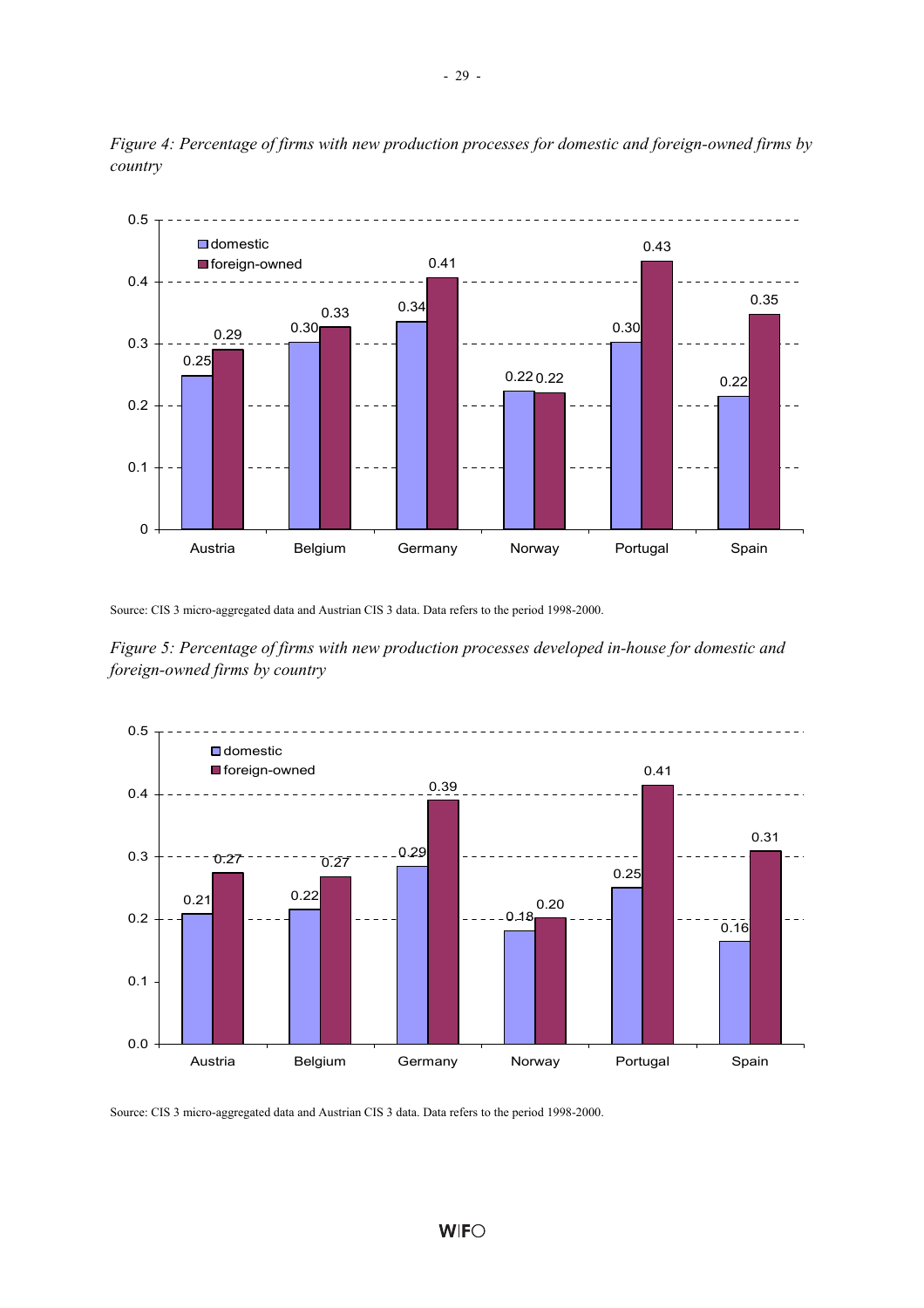

*Figure 6: Percentage of firms with new market products for domestic and foreign-owned firms by country* 

Source: CIS 3 micro-aggregated data and Austrian CIS 3 data. Data refers to the period 1998-2000.

*Figure 7: Difference in the turnover share of new products between foreign-owned and domestic firms (means)* 

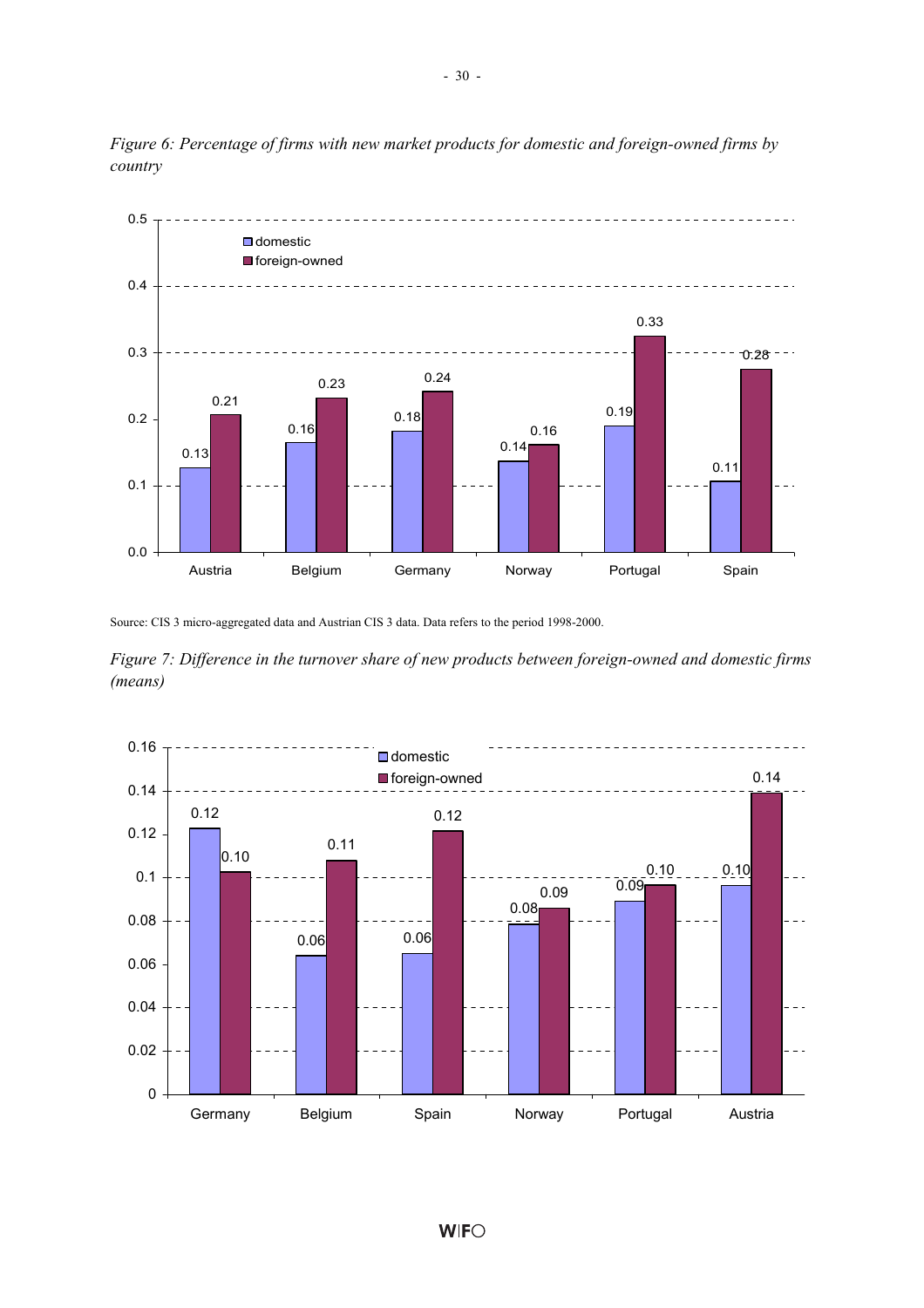

*Figure 8: Difference in the turnover share of market novelties between foreign-owned and domestic firms (means)*